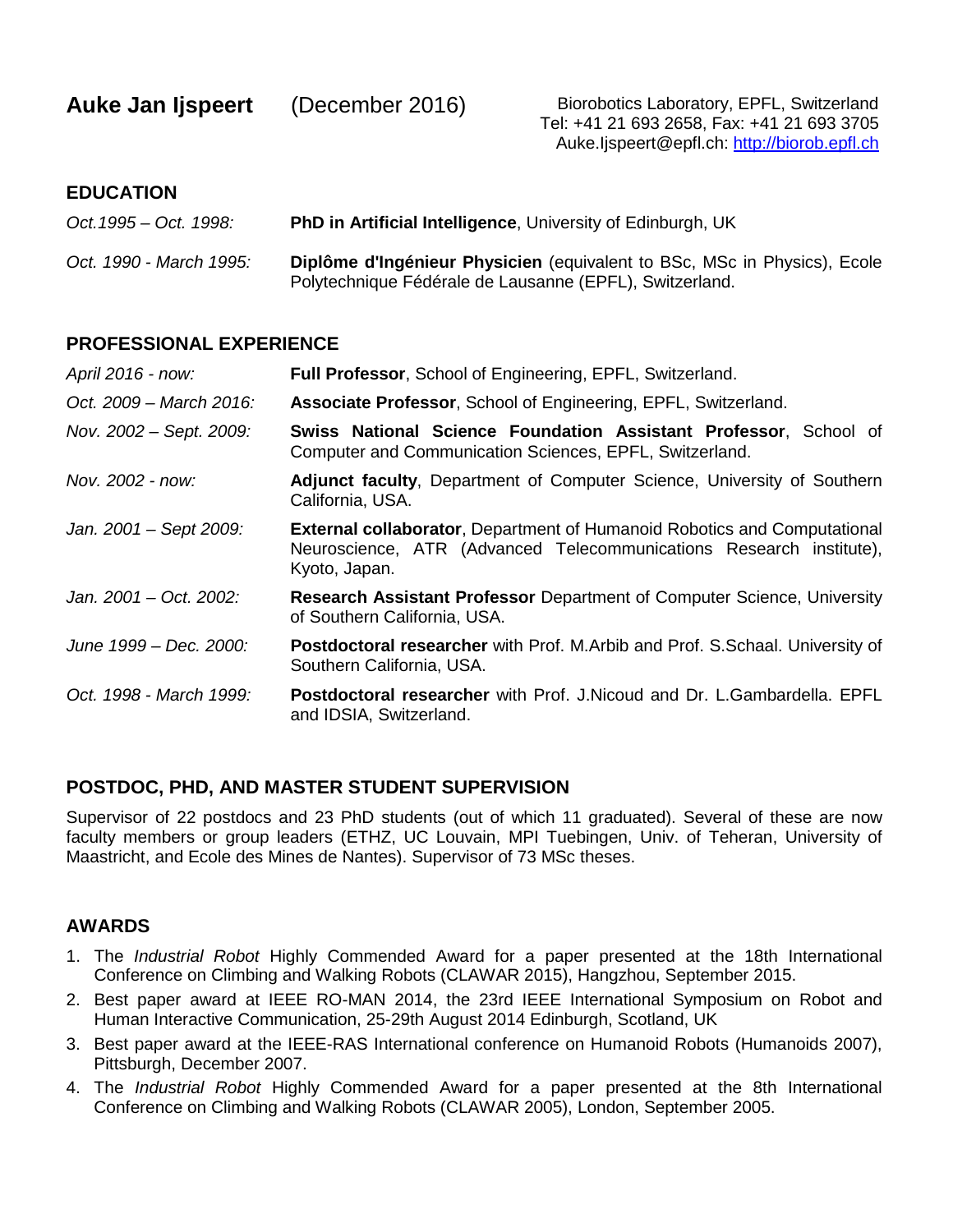- 5. Overall Best Paper Award (out of 1,172 submitted, 689 accepted papers) at the IEEE International Conference on Robotics and Automation (ICRA 2002), Washington D.C., May 2002.
- 6. Young Professorship award from the Swiss National Science Foundation (2002-2006).
- 7. Young Researcher scholarship from the Swiss National Science Foundation (1999-2000).
- 8. Marie Curie Scholarship from the European Commission (1997-1998).
- 9. Young Researcher scholarship from the Swiss National Science Foundation (1995-1996).

# **INVITED KEYNOTE/PLENARY LECTURES**

- 1. [forthcoming] International Symposium on Adaptive Motion of Animals and Machines, AMAM 2017. Sapporo, Japan. June 26 - 30, 2017.
- 2. 22nd International Workshop on Robotics in Alpe-Adria-Danube Region, RAAD2013, Portorož, Slovenia, Slovenia, October 26th - 28th, 2013
- 3. First Physics of biological and complex systems conference (PBCS 2013), Göttingen, Germany, October 19, 2013
- 4. Septième Conférence Internationale Francophone d'Automatique (CIFA 2012), Grenoble France, July 5, 2012
- 5. 11th IEEE-RAS International Conference on Humanoid Robots (Humanoids 2011), Bled, Slovenia, October 26th - 28th, 2011
- 6. EUSFLAT2011 7th conference of the European Society for Fuzzy Logic and Technology (EUSFLAT-2011), Aix Les Bains, July 20, 2011
- 7. 4th International Symposium on Aero-Aqua Bio-Mechanisms (ISABMEC2009), Shanghai, Aug29-Sept2 2009
- 8. Society for Experimental Biology's Meeting, session 'Integration of Active and Passive Control Mechanisms in Locomotion, Glasgow, UK June 28-July 1, 2009
- 9. RoboCup International Symposium 2009, TU Graz, Austria, June 30, 2009
- 10. Journées Nationales de la Recherche en Robotique 2007, Obernai, France, October 9-12, 2007
- 11. Twelfth Portuguese Conference on Artificial Intelligence, Covilha, Portugal, December 5-8 2005
- 12. The 3rd International Symposium on Adaptive Motion in Animals and Machines (AMAM2005), Technical University of Ilmenau, Germany, September 25-30 2005
- 13. *Evolutionary approaches to articulated robot locomotion using neural oscillators*, International Conference on Evolvable Systems (ICES2005), Barcelona, Spain, September 12 2005
- *14.* 49th Internationales Wissenschaftliches Kolloquium (IWK49), Technical University of Ilmenau, Germany, 27 September 2004
- 15. Symposium on Evolvability & Interaction, Queen Mary University of London, UK, 8-10 October 2003
- 16.Human Centered Robotic Systems Symposium (HCRS 2002), Karlsruhe, Germany, Dec. 2002

# **CONFERENCE ORGANIZATION AND REVIEWING**

Program Committee chairman (or main organizer) of 8 international conferences, Program Committee member of 55 international conferences, Editor or guest editor for 6 journals, Member of the Board of Reviewing Editors of Science, Reviewer for 24 journals, Member of the evaluation committees for 53 PhD theses.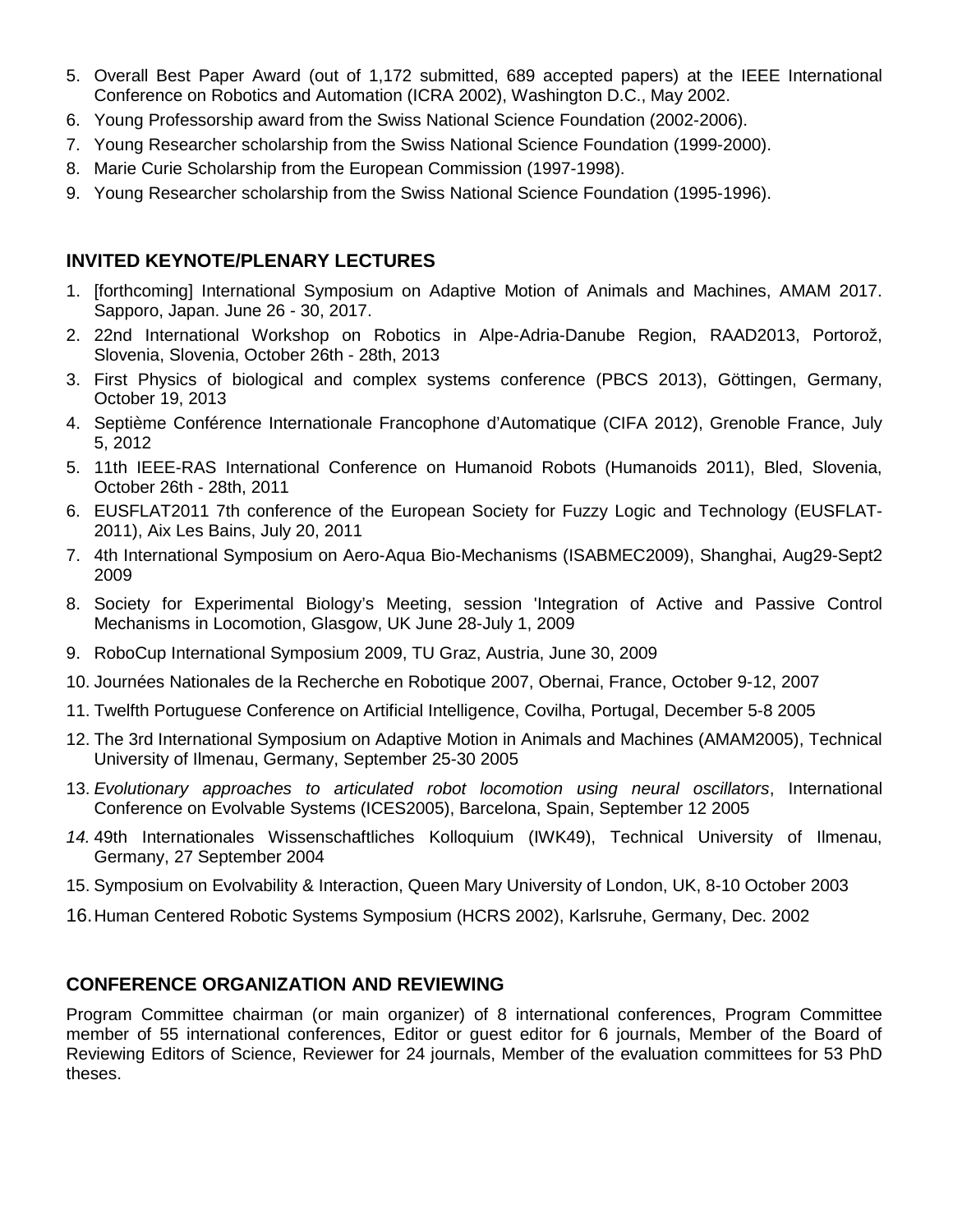# **PUBLICATIONS**

72 journal articles, 4 edited books, 123 articles in international conferences (6 of which received distinctions). Publications in high-impact journals according to the ISI Journal Citation Report 2013: Science (twice) 31.5, Current Biology 9.9, Phil. Trans. of the Royal Society of London B 6.3, Brain Research Reviews 5.9, Proceedings of the IEEE 5.4, as well as robotics journals with the two highest impact factors (IEEE Transactions in Robotics 2.6, and Int. Journal of Robotics Research 2.5).

**H-Index: 54,** Total number of citations: 11983, Citations per year (2015): 1535 (Google Scholar, [profile\)](https://scholar.google.ch/citations?user=ViYx9vMAAAAJ&hl=en).

# **JOURNAL ARTICLES**

- 1. Karakasiliotis, K., R. Thandiackal, K. Melo, T. Horvat, N. K. Mahabadi, S. Tsitkov, J. M. Cabelguen, and A. J. Ijspeert. "From cineradiography to biorobots: an approach for designing robots to emulate and study animal locomotion." *Journal of The Royal Society Interface* 13, no. 119 (2016).
- 2. S. Heim, M. Ajalloeian, P. Eckert, M. Vespignani and A. lispeert. On Designing an Active Tail for Legged Robots: Simplifying Control via Decoupling of Control Objectives, in Industrial Robot: An International Journal, vol. 43, num. 3, p. 338–346, 2016.
- 3. A. Gams, J. Van Den Kieboom, F. Dzeladini, A. Ude and A. J. lispeert. Real-time full body motion imitation on the COMAN humanoid robot, *Robotica*, vol. 33, num. 5, p. 1049-1061, 2015.
- 4. L. Righetti, A. Nylen, K. Rosander and A. J. *Ijspeert*. Kinematic and gait similarities between crawling human infants and other quadruped mammals, *Frontiers In Neurology*, vol. 6, p. UNSP 17, 2015.
- 5. D. Ryczko, J. Knüsel, A. Crespi, S. Lamarque, A. Mathou, A.J. Ijspeert, J.-M. Cabelguen. Flexibility of the axial central pattern generator network for locomotion in the salamander, *Journal of Neurophysiology*, vol. 113, num. 6, p. 1921-1940, 2015.
- 6. M. Porez, F. Boyer and A. J. Ijspeert. Improved Lighthill fish swimming model for bio-inspired robots: Modeling, computational aspects and experimental comparisons, *International Journal Of Robotics Research*, vol. 33, num. 10, p. 1322-1341, 2014
- 7. A. Ijspeert. Biorobotics: Using robots to emulate and investigate agile animal locomotion, *Science*, vol. 346, num. 6206, p. 196-203, 2014.
- 8. D. Floreano, A. Ijspeert and S. Schaal. Robotics and Neuroscience, *Current Biology*, vol. 24, p. R910- R920, 2014.
- 9. A. Spröwitz, R. Möckel, M. Vespignani, S. Bonardi and A. Ijspeert. Roombots: A Hardware Perspective on 3D Self-Reconfiguration and Locomotion with a Homogeneous Modular Robot, *Robotics and Autonomous Systems*, Volume 62, Issue 7, Pages 1016–1033, 2014.
- 10. M. D. Mcdonnell, K. Boahen, A. Ijspeert and T. J. Sejnowski. Engineering Intelligent Electronic Systems Based on Computational Neuroscience, in *Proceedings of the IEEE*, vol. 102, num. 5, p. 646-651, 2014.
- 11. F. Dzeladini, J. Van Den Kieboom and A. *Ijspeert*. The contribution of a central pattern generator in a reflex-based neuromuscular model, in *Frontiers In Human Neuroscience*, vol. 8, 2014.
- 12. A. Gams, B. Nemec, A. J. *Ijspeert* and A. Ude. Coupling Movement Primitives: Interaction With the Environment and Bimanual Tasks, in *IEEE Transactions on Robotics*, vol. 30, num. 4, p. 816-830, 2014.
- 13. A. Spröwitz, M. Ajallooeian, A. Tuleu and A. Ijspeert. Kinematic primitives for walking and trotting gaits of a quadruped robot with compliant legs, in *Frontiers in Computational Neuroscience*, vol. 8, num. 27, p. 1-13, 2014.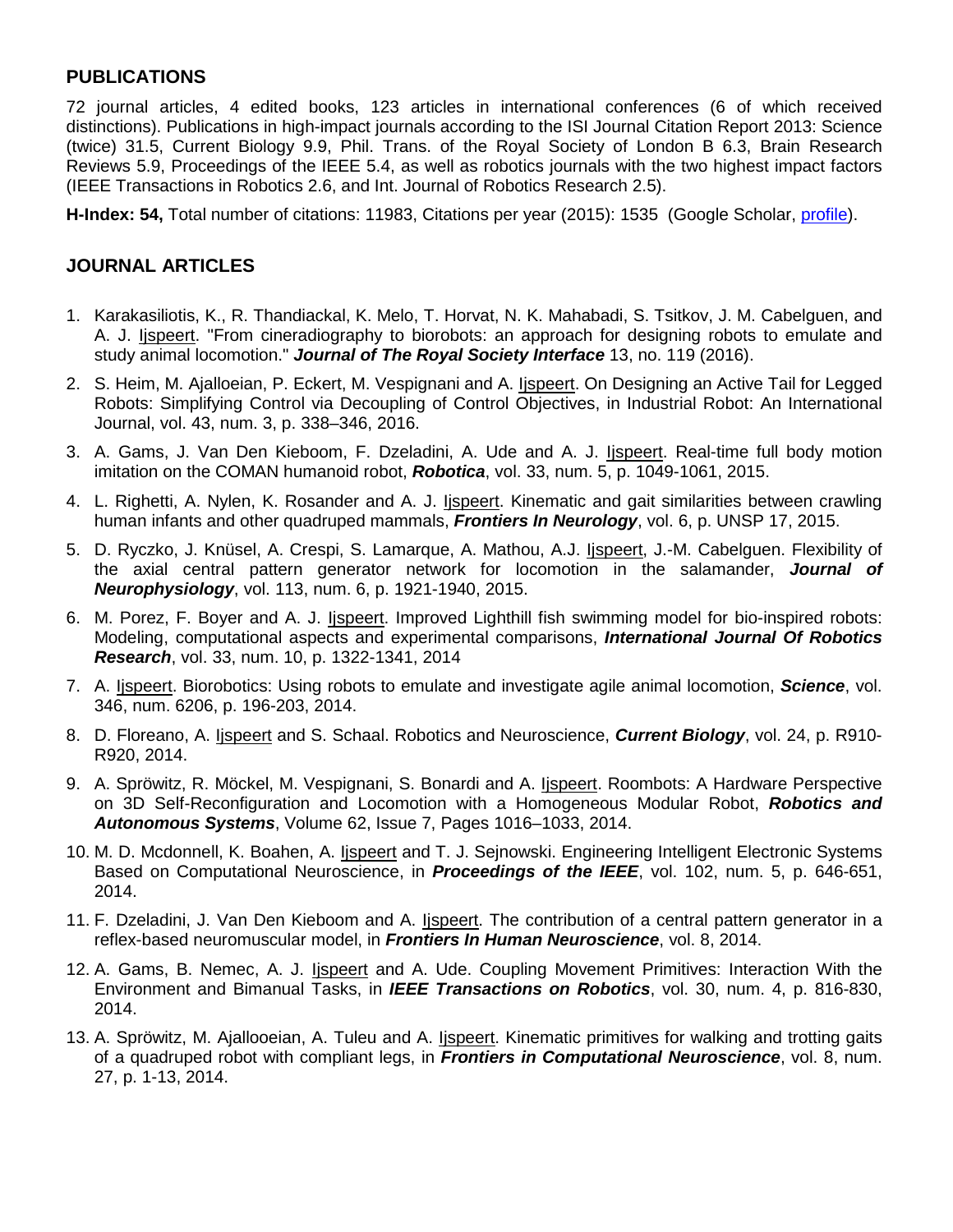- 14. M. Khoramshahi, H. J. Bidgoly, S. Shafiee, A. Asaei and A. J. Ijspeert et al. Piecewise linear spine for speed-energy efficiency trade-off in quadruped robots, in *Robotics And Autonomous Systems*, vol. 61, num. 12, p. 1350-1359, 2013.
- 15. A. Bicanski, D. Ryczko, J.-M. Cabelguen and A. J. *Ispeert*. From lamprey to salamander: an exploratory modeling study on the architecture of the spinal locomotor networks in the salamander, in *Biological Cybernetics*, vol. 107, num. 5, p. 565-587, 2013.
- 16. A. Bicanski, D. Ryczko, J. Knuesel, N. Harischandra and V. Charrier et al. Decoding the mechanisms of gait generation in salamanders by combining neurobiology, modeling and robotics, in *Biological Cybernetics*, vol. 107, num. 5, p. 545-564, 2013.
- 17. A. J. Ijspeert, S. Grillner and P. Dario. Foreword for the special issue on Lamprey and Salamander Robots and the Central Nervous System, in *Biological Cybernetics*, vol. 107, num. 5, p. 495-496, 2013.
- 18. M. Sitti, A. Menciassi, A. J. *Ijspeert*, K. H. Low and S. Kim. Survey and Introduction to the Focused Section on Bio-Inspired Mechatronics, in *IEEE-ASME Transactions On Mechatronics*, vol. 18, num. 2, p. 409-418, 2013.
- 19. M. Ajallooeian, J. van den Kieboom, A. Mukovskiy, M. Giese and A. Ijspeert. A General Family of Morphed Nonlinear Phase Oscillators with Arbitrary Limit Cycle Shape, *Physica D: Nonlinear Phenomena*, Vol. 263, 15 November, p. 41–56, 2013.
- 20. J. Knüsel, A. Bicanski, D. Ryczko, J.-M. Cabelguen and A. lispeert. A Salamander's Flexible Spinal Network for Locomotion, Modeled at Two Levels of Abstraction, in *Integrative and Comparative Biology*, 53(2):269-82, 2013.
- 21. R. Ronsse, D. Rossi, S. M. Maria, N. Vitiello and T. Lenzi et al. Real-Time Estimate of Velocity and Acceleration of Quasi-Periodic Signals Using Adaptive Oscillators, *in IEEE Transactions on Robotics*, vol. 29, num. 3, p. 783-791, 2013.
- 22. A. Crespi, K. Karakasiliotis, A. Guignard and A. J. Ijspeert. Salamandra Robotica II: An Amphibious Robot to Study Salamander-Like Swimming and Walking Gaits, in *IEEE Transactions on Robotics*, vol. 29, num. 2, p. 308-320, 2013.
- 23. F. L. Moro, A. Sprowitz, A. Tuleu, M. Vespignani and N. G. Tsagarakis et al. Horse-like walking, trotting, and galloping derived from kinematic Motion Primitives (kMPs) and their application to walk/trot transitions in a compliant quadruped robot, in *Biological Cybernetics*, vol. 107, num. 3, p. 309--320, 2013.
- 24. A. J. Ijspeert, J. Nakanishi, H. Hoffmann, P. Pastor and S. Schaal. Dynamical Movement Primitives: Learning Attractor Models for Motor Behaviors, in *Neural Computation*, vol. 25, num. 2, p. 328-373, 2013. **"Highly cited label" on Web of Science: "***As of May/June 2014, this highly cited paper received enough citations to place it in the top 1% of its academic field based on a highly cited threshold for the field and publication year***".**
- 25. A. Sproewitz, A. Tuleu, M. Vespignani, M. Ajallooeian and E. Badri et al. Towards Dynamic Trot Gait Locomotion---Design, Control and Experiments with Cheetah-cub, a Compliant Quadruped Robot, in *International Journal of Robotics Research*, vol. 32, num. 8, p. 932 - 950, 2013.
- 26. K. Karakasiliotis, N. Schilling, J.-M. Cabelguen and A. Ijspeert. Where are we in understanding salamander locomotion: biological and robotic perspectives on kinematics, in *Biological Cybernetics*, 2012.
- 27. H. Hauser, A. J. Ijspeert, R. M. Fuechslin, R. Pfeifer and W. Maass. The role of feedback in morphological computation with compliant bodies, in *Biological Cybernetics*, vol. 106, num. 10, p. 595-613, 2012.
- 28. T. Petric, A. Gams, A. J. Ijspeert and L. Zlajpah. On-line frequency adaptation and movement imitation for rhythmic robotic tasks, in *International Journal Of Robotics Research*, vol. 30, p. 1775-1788, 2011.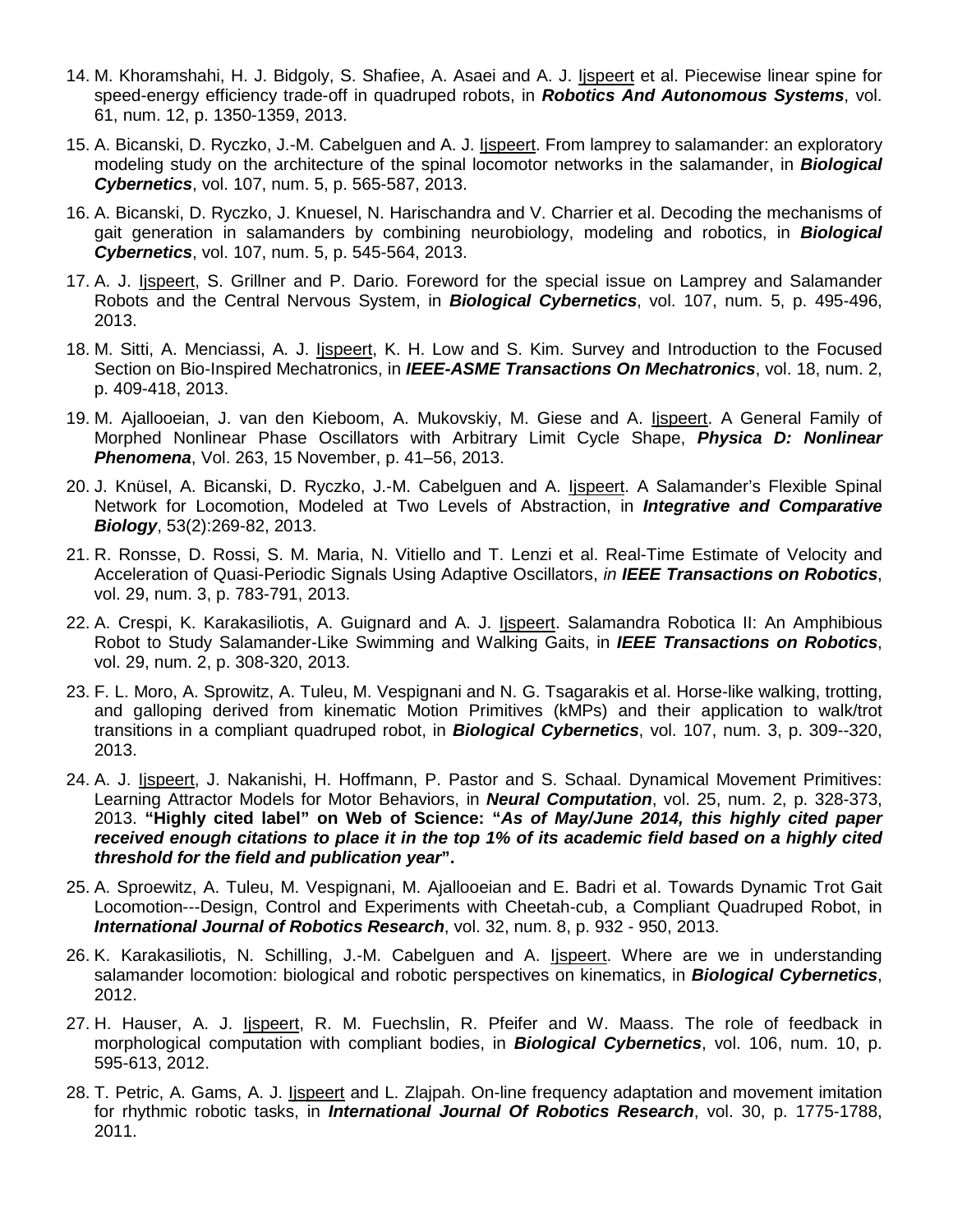- 29. H. Hauser, A. J. Ijspeert, R. M. Fuechslin, R. Pfeifer and W. Maass. Towards a theoretical foundation for morphological computation with compliant bodies, in *Biological Cybernetics*, vol. 105, p. 355-370, 2011.
- 30. S. De Rossi, N. Vitiello, L. Tommaso, R. Ronsse, B. Koopman, A. Persichetti, F. Vecchi, A.J. lispeert, He. van der Kooij, M.C. Carrozza. Sensing pressure distribution on a lower-limb exoskeleton physical human-machine interface. *Sensors.* 11(1), 207-227, 2011.
- 31. R. Ronsse, N. Vitiello, T. Lenzi, J. van den Kieboom, M. C. Carrozza, A. J. Ijspeert Human-robot synchrony: flexible assistance using adaptive oscillators. *IEEE Transactions on Biomedical Engineering* vol. 58, p. 1001-1012, 2011.
- 32. A. Akbarimajd, M. Mili, and A. J. *Ijspeert*. Analogy between Juggling and Hopping: Active object manipulation approach. *Advanced Robotics*. vol. 25, p. 1793-1816, 2011.
- 33. Renaud Ronsse, Tommaso Lenzi, Nicola Vitiello, Bram Koopman, Edwin van Asseldonk, Stefano Marco Maria De Rossi, Jesse van den Kieboom, Herman van der Kooij, Maria Chiara Carrozza and Auke Jan Ijspeert, Oscillator-based assistance of cyclical movements: model-based and model-free approaches, *Medical and Biological Engineering and Computing*, 2011, DOI: 10.1007/s11517-011-0816-1
- 34. N. Harischandra, J. Knüsel, A. Kozlov, A. Bicanski and J.-M. Cabelguen et al. Sensory feedback plays a significant role in generating walking gait and in gait transition in salamanders: a simulation study, in *Frontiers in Neurorobotics*, vol. 5, num. 3, p. 1-13, 2011.
- 35. H. Hauser, G. Neumann, A. J. Ijspeert and W. Maass. Biologically inspired kinematic synergies enable linear balance control of a humanoid robot, in *Biological Cybernetics*, 104:235-259, 2011.
- 36. Dégallier, L. Righetti, S. Gay and A. Ijspeert. Toward simple control for complex, autonomous robotic applications: Combining discrete and rhythmic motor primitives. *Autonomous Robots*. 31:155–181, 2011.
- 37. A. J. Ijspeert, P. Dario and S. Grillner. Guest editorial: special issue on control of locomotion—from animals to robots, in *Autonomous Robots*, vol. 28, num. 3, p. 245-246, 2010.
- 38. D. Ryczko, V. Charrier, A. Ijspeert, and J.-M. Cabelguen. Segmental oscillators in axial motor circuits of the salamander: distribution and bursting mechanisms. *Journal of Neurophysiology*. 104:2677-2692, 2010.
- 39. S. Dégallier and A. Ijspeert. Modeling Discrete and Rhythmic Movements through Motor Primitives: A Review, *Biological Cybernetics*, 103 (4), 319-338, 2010.
- 40. A. Spröwitz, S. Pouya, S. Bonardi, J. van den Kieboom, R. Möckel, A. Billard, P. Dillenbourg, A.J. Ijspeert. Roombots: Reconfigurable Robots for Adaptive Furniture, *IEEE Computational Intelligence Magazine*, 5(3): 20-32, 2010.
- 41. L. Righetti, J. Buchli and A. J. Ijspeert. Adaptive Frequency Oscillators and Applications, *The Open Cybernetics and Systemics Journal***,** vol. 3, p. 64-69, 2009.
- 42. Andani. M.E., Bahrami F., Maralani P.J., and lispeert A.J,. MODEM: a multi-agent hierarchical structure to model the human motor control system. *Biological Cybernetics*, 2009.
- 43. Gams A., *Ispeert A.J.*, Schaal S., and Lenarcic J.. On-line learning and modulation of periodic movements with nonlinear dynamical systems. *Autonomous Robots*, 27(1):3-23, July 2009.
- 44. Nandi G.C., Ijspeert A.J., Chakraborty P., Nandi A., Development of Adaptive Modular Active Leg (AMAL) using bipedal robotics technology, *Robotics and Autonomous Systems* 57 (6-7), pp. 603- 616, 2009.
- 45. J. P. Desai, A. Menciassi and A. Ijspeert. Guest Editorial to the Special Letters Issue on Biomedical Robotics and Biomechatronics-BioRob, in *IEEE Transactions On Biomedical Engineering*, vol. 56, p. 2293-2294, 2009.
- **46.** Ijspeert A.J., Central pattern generators for locomotion control in animals and robots: a review. *Neural Networks*, 21(4):642-653, 2008. **Highest cited article in Neural Networks in the period 2006-2010.**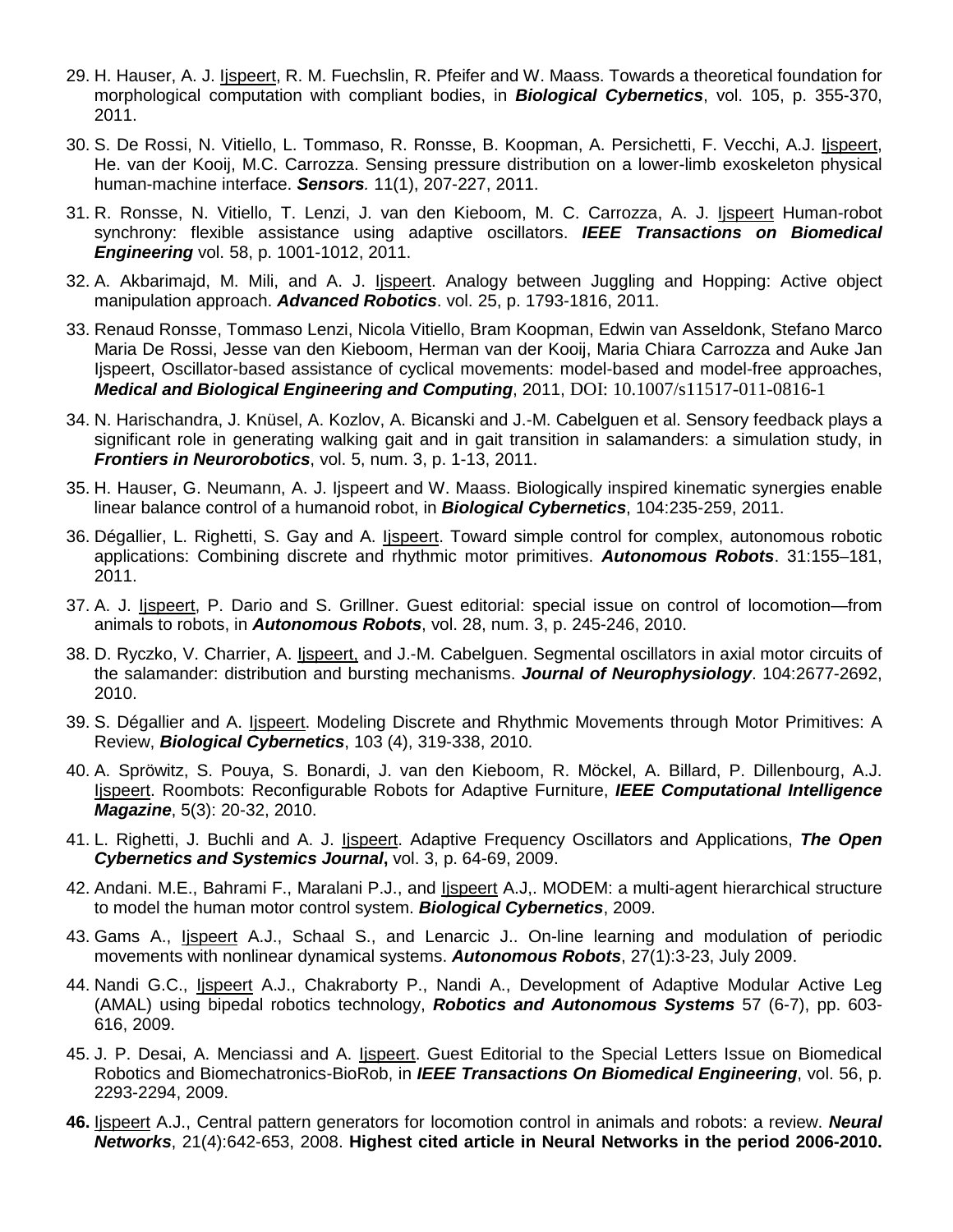**Also "Highly cited label" on Web of Science: "***As of May/June 2014, this highly cited paper received enough citations to place it in the top 1% of its academic field based on a highly cited threshold for the field and publication year***".**

- 47. Pretto I., Ruffieux S., Menon C., *Ispeert* A.J., and Cocuzza, S.. A point-wise model of adhesion suitable for real-time applications of bio-inspired climbing robot. *Journal of Bionic Engineering*, 5:98-105, 2008.
- 48. Buchli J. and Ijspeert A.J.. Self-organized adaptive legged locomotion in a compliant quadruped robot. *Autonomous Robots*, 25(4):331-347, 2008.
- 49. Buchli J., Righetti L., and Ijspeert A.J.. Frequency Analysis with a Nonlinear Dynamical System, *Physica D*, 237: 1705–1718, 2008.
- 50. Sproewitz A., Moeckel R., Maye J., Ijspeert A.J., Learning to move in modular robots using central pattern generators and online optimization. *International Journal of Robotics Research*. 27(3-4):423- 443, 2008
- 51. Crespi A., Lachat D., Pasquier A., Ijspeert A.J. Controlling swimming and crawling in a fish robot using a central pattern generator. *Autonomous Robots*, 25(1-2), pp 3-13, 2008.
- 52. Crespi A. and Ijspeert A.J.. Online optimization of swimming and crawling in an amphibious snake robot. *IEEE Transactions on Robotics*, 24(1), 2008 pp 75-87.
- 53. Chevallier S., Ijspeert A.J., Ryczko D., Nagy F. and Cabelguen J.-M., Organisation of the spinal central pattern generators for locomotion in the salamander: biology and modelling. *Brain Research Reviews*. 57(1), 2008, pp 147-161.
- 54. Tsakarakis N.G., Metta G., Sandini G., Vernon D., Beira R., Becchi F., Righetti L., Santos-Victor J., Ijspeert A.J., Carrozza M.C., and Caldwell D.G.. iCub - The Design and Realization of an Open Humanoid Platform for Cognitive and Neuroscience Research. *Journal of Advanced Robotics*, 21(10), 2007, pp 1151-1175.
- 55. Ijspeert A.J., Crespi A., Ryczko D., and Cabelguen J.M.. From swimming to walking with a salamander robot driven by a spinal cord model. *Science*, 315(5817):1416-1420, 2007.
- 56. Sommacal L., Melchior P., Dossat A., Petit J., Cabelguen J.M., Oustaloup A. and lispeert A.J., Improvement of the Muscle Fractional Multimodel for Low Rate Stimulation**,** *Biomedical Signal Processing & Control***,** 2 (3), July 2007, pp 226-233.
- 57. Webb B., Wessnitzer J., Bush S., Schul J., Buchli J., and Ijspeert AJ. Resonant neurons and bushcricket behaviour. *Journal of Comparative Physiology*, 193(2), 2007 pp 285-288.
- 58. Buchli J., Righetti L. , and Ijspeert A.J.. Engineering entrainment and adaptation in limit cycle systems from biological inspiration to applications in robotics. *Biological Cybernetics*, 95(6):645-664, 2006.
- 59. Hohl L., Tellez R., Michel O., and Ijspeert A.J.: Aibo and Webots: Simulation, Wireless Remote Control, and Controller Transfer, *Robotics and Autonomous Systems*, 54(6), 2006, pp 472-485.
- 60. Righetti L., Buchli, J. and *Ispeert A.J.: Dynamic Hebbian learning in adaptive frequency oscillators*, *Physica D*, 216(2), 2006 pp 269-281.
- 61. Moeckel R., Jaquier C., Drapel K., Dittrich E., Upegui A., lispeert A.J.: Exploring adaptive locomotion with YaMoR, a novel autonomous modular robot with Bluetooth interface, *Industrial Robot*, 33(4), 2006, pp 285-290.
- 62. Menzer F., Buchli J., Howard D.M, and Ijspeert A.J.: Nonlinear modelling of double and triple period pitch breaks in vocal fold vibration. *Logopedics Phoniatrics Vocology*, 31, 2006, pp 36-42.
- 63. Ijspeert A.J., Crespi A. and Cabelguen, J.M.: Simulation and Robotics Studies of Salamander Locomotion: Applying Neurobiological Principles to the Control of Locomotion in Robots, *Neuroinformatics*, 3(3), 2005, pp 171-195.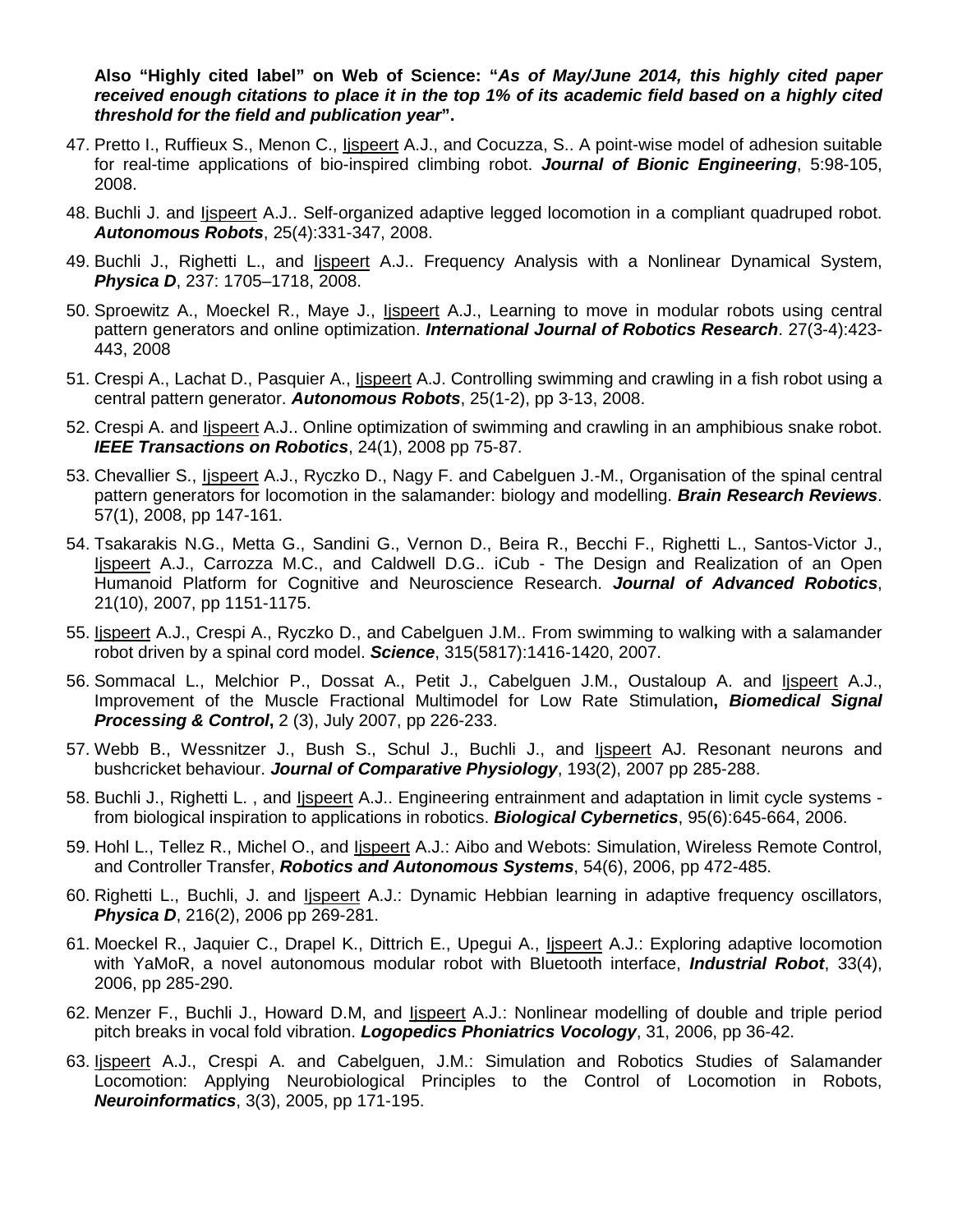- 64. Crespi A., Badertscher A., Guignard A. and Ijspeert A.J.: AmphiBot I : an amphibious snake-like robot, *Robotics and Autonomous Systems*, vol. 50, issue 4, 2005, pp 163-175.
- 65. Schaal S., Billard A. Ijspeert A.J.: Computational Approaches to Motor Learning by Imitation, *Philosophical Transactions of the Royal Society of London series B*, Vol 358:1431, 2003, pp 537- 547.
- 66. Ijspeert A.J.: A connectionist central pattern generator for the aquatic and terrestrial gaits of a simulated salamander. *Biological Cybernetics*, Vol. 84:5, 2001, pp 331-348.
- 67. Ijspeert A.J., Martinoli A., Billard A., Gambardella, L.M.: Collaboration through the exploitation of local interactions in autonomous collective robotics: the stick pulling experiment. *Autonomous Robots*, Vol. 11:2. 2001, pp 149-171.
- 68. Lerman K., Galstyan A., Martinoli A., Ijspeert A.J.: A macroscopic analytical model of collaboration in distributed robotic systems, *Artificial Life* 7:4, 2001, pp. 375-393.
- 69. Ijspeert A.J., Hallam J. and Willshaw D.: Evolving swimming controllers for a simulated lamprey with inspiration from neurobiology, *Adaptive Behavior* 7:2, 1999, pp 151-172.
- 70. Billard A., Ijspeert A.J., Martinoli A.: A multi-robot system for adaptive exploration of a fast changing environment: probabilistic modelling and experimental study, *Connection Science*, Vol. 11, No. 3/4, 1999, pp.357-377.
- 71. Martinoli A., Ijspeert A.J., Mondada F.: Understanding collective aggregation mechanisms: from probabilistic modelling to experiments with real robots, *Robotics and Autonomous Systems* 29, 1999, pp 51-63.
- 72. Ijspeert A.J., Kodjabachian J.: Evolution and development of a central pattern generator for the swimming of the lamprey, *Artificial Life* 5:3, 1999, pp 247-269.

# **BOOKS**

- 1. Dynamical principles for neuroscience and intelligent biomimetic devices. Proceedings of the EPFL-LATSIS 2006 conference. A.J. lispeert, J. Buchli, A. Selverston, M. Rabinovich, M. Hasler, W. Gerstner, A. Billard, H. Markram, and D. Floreano (Editors). EPFL, 2006. ISBN 978-2-8399-0134-5.
- 2. Biologically Inspired Approaches to Advanced Information Technology: Second International Workshop, BioADIT 2006, A.J. Ijspeert, T. Masuzawa and S. Kusumoto (Editors), Lecture Notes in Computer Science, volume 3853, Springer Verlag, Berlin, 2006, ISBN 3-540-31253-6.
- 3. Proceedings of the Eighth International Conference on the Simulation of Adaptive Behavior, From Animals to Animats 8 (SAB 2004), S. Schaal, A.J. Ijspeert, A. Billard, S. Vijayakumar, J. Hallam, and J.- A. Meyer (Editors), MIT Press, Cambridge, 2004, ISBN 0-262-69341-0.
- 4. Biologically Inspired Approaches to Advanced Information Technology: First International Workshop, BioADIT 2004, A.J. Ijspeert, M. Murata and N Wakamiya (Editors), Lecture Notes in Computer Science, volume 3141, Springer Verlag, Berlin, 2004, ISBN 3-540-23339-3.

# **BOOK CHAPTERS**

- 1. A.J. Ijspeert, A. Bicanski, J. Knuesel, J.-M. Cabelguen, Motor Pattern Generation. In From Neuron to Cognition (M. Arbib Editor). MIT Press. In press.
- 2. F. Iida and A.J. Ijspeert, Biologically Inspired Robotics. Handbook of Robotics. Springer. In press.
- 3. A.J. Ijspeert and J.-M. Cabelguen. Control of Aquatic and Terrestrial Gaits in Salamander. Encyclopedia of Computational Neuroscience, Springer. 2014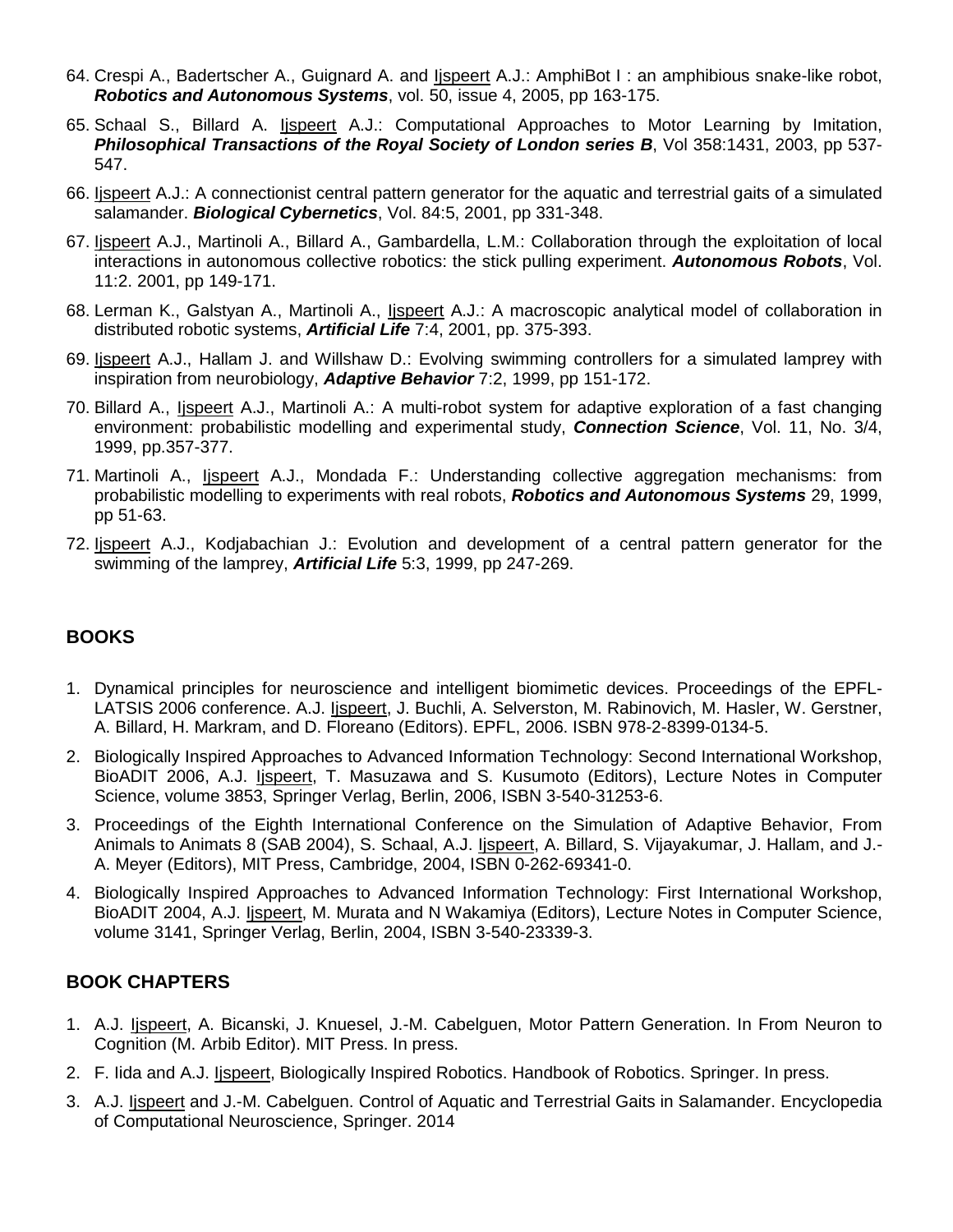- 4. J. Knuesel, J.-M. Cabelguen, and A.J. Ijspeert. Decoding the Mechanisms of Gait Generation and Gait Transition in the Salamander Using Robots and Mathematical Models. *Progress in Motor Control: Theories, Experiments, and Applications, p. 417-451, 2010.*
- 5. J.-M. Cabelguen, A.J. lispeert, S. Lamarque, and D. Ryczko. Axial dynamics during locomotion in vertebrates: lesson from the salamander, *Progress in Brain Research*, Vol. 187, p. 149-162, 2010.
- 6. Crespi A. and Ijspeert A.J.*, Salamandra Robotica*: A Biologically Inspired Amphibious Robot that Swims and Walks, in *Artificial Life Models in Hardware*, pages 35-64. Springer, London, 2009.
- 7. Schaal S., Mohajerian P., and Ijspeert A.J.. Dynamics systems vs. optimal control a unifying view, *Progress in Brain Research* Volume 165, 2007, pp 425-445.
- 8. Hallam J., Ijspeert A.J.: Using Evolutionary Methods to Parameterize Neural Models: a Study of the Lamprey Central Pattern Generator, in Biologically inspired robot behavior engineering, R.J. Duro, J. Santos, M. Graa (Eds), Springer Verlag, 2003, pp 119-142.
- 9. Ijspeert A.J: Vertebrate Locomotion, in The Handbook of Brain Theory and Neural Networks (2nd edition), M.Arbib (Ed), Bradford Books/The MIT Press, Cambridge, 2002, pp 649-654.

# **ARTICLES IN REFEREED INTERNATIONAL CONFERENCE PROCEEDINGS**

- 1. F. Dzeladini, A. Wu, D. Renjewski, A. Arami and E. Burdet et al. Effects of a neuromuscular controller on a powered ankle exoskeleton during human walking. IEEE International Conference on Biomedical Robotics and Biomechatronics (BioRob), Singapore, 2016.
- 2. B. Bayat, N. Crasta, H. Li and A. Ijspeert. Optimal Search Strategies for Pollutant Source Localization. IEEE/RSJ International Conference on Intelligent Robots and Systems (IROS), Daejeon, Korea, 2016.
- 3. B. Bayat, A. Crespi and A. Ijspeert. Envirobot: A Bio-Inspired Environmental Monitoring Platform. IEEE/OES Conference on Autonomous Underwater Vehicles (AUV), Tokyo, Japan, 2016.
- 4. M. Mutlu, S. Bonardi, M. Vespignani, S. L. Hauser and A. Bernardino et al. Natural user interface for lighting control: Case study on desktop lighting using modular robots. IEEE International Symposium on Robot and Human Interactive Communication, New York City, NY, USA, 2016.
- 5. Petric, A. Ude and A. J. Ijspeert. Autonomous Learning of Internal Dynamic Models for Reaching Tasks. 24th International Conference on Robotics in Alpe-Adria-Danube Region (RAAD), Advances in Intelligent Systems and Computing, 2016.
- 6. D. Ryczko, R. Thandiackal and A. Ijspeert. Interfacing a salamander brain with a salamander-like robot: Control of speed and direction with calcium signals from brainstem reticulospinal neurons. 2016 6th IEEE International Conference on Biomedical Robotics and Biomechatronics (BioRob), Singapore, Singapore, 2016.
- 7. S. Faraji and A. Ijspeert. Designing a virtual whole body tactile sensor suit for a simulated humanoid robot using inverse dynamics. Intelligent Robots and Systems (IROS), Daejon, South Korea, 2016.
- 8. M. Mutlu, K. Melo, M. Vespignani, A. Bernardino and A. J. Ijspeert. Where to place cameras on a snake robot: Focus on camera trajectory and motion blur. 2015 IEEE International Symposium on Safety, Security, and Rescue Robotics (SSRR), West Lafayette, IN, 2015.
- 9. K. Weinmeister, P. Eckert, H. Witte and A. Ijspeert. Cheetah-cub-S: Steering of a Quadruped Robot using Trunk Motion. 2015 IEEE International Symposium on Safety, Security, and Rescue Robotics, Purdue University, West Lafayette, Indiana, USA, 2015.
- 10. M. Vespignani, K. Melo, M. Mutlu and A. Ijspeert. Compliant snake robot locomotion on horizontal pipes. 2015 IEEE International Symposium on Safety, Security, and Rescue Robotics, Purdue University, West Lafayette, Indiana, USA, 2015.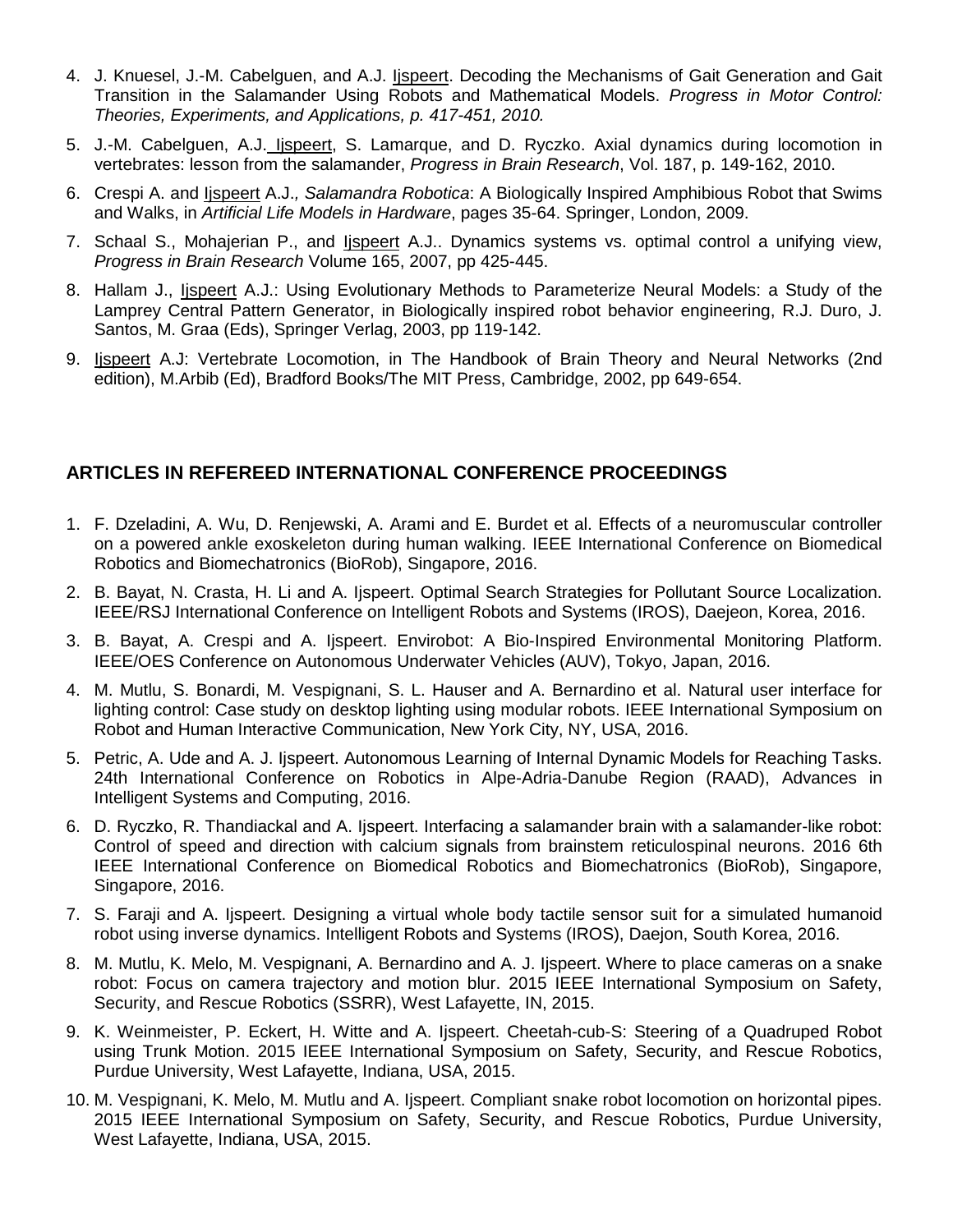- 11. L. Colasanto, N. Van der Noot and A. J. Ijspeert. Bio-inspired walking for humanoid robots using feet with human-like compliance and neuromuscular control. 2015 IEEE-RAS 15th International Conference on Humanoid Robots (Humanoids), Seoul, South Korea, 2015.
- 12. S.W Heim, M. Ajallooeian, P. Eckert, M. Vespignani, A. Ijspeert. On designing an active tail for bodypitch control in legged robots via decoupling of control objectives. Proceedings of 18th International Conference on Climbing and Walking Robots (CLAWAR 2015), 2015. **This article received The Industrial Robot Highly Commended Award.**
- 13. S. Faraji, L. Colasanto and A. Ijspeert. Practical considerations in using inverse dynamics on a humanoid robot: torque tracking, sensor fusion and Cartesian control laws. IEEE/RSJ International Conference on Intelligent Robots and Systems (IROS 2015), Hamburg, Germany, 2015.
- 14. N. Van der Noot, A.J. Ijspeert., R Ronsse. Biped gait controller for large speed variations, combining reflexes and a central pattern generator in a neuromuscular model. IEEE/RSJ International Conference on Intelligent Robots and Systems (IROS 2015), Hamburg, Germany, 2015.
- 15. L. Colasanto, N. Tsagarakis, Auke Ijspeert, A General Whole-Body Compliance Framework for Humanoid Robots. IEEE/RSJ International Conference on Intelligent Robots and Systems (IROS 2015), Hamburg, Germany, 2015.
- 16. M. Vespignani, K. Melo, S. Bonardi, A. Ijspeert. Role of Compliance on the Locomotion of a Reconfigurable Modular Snake Robot. IEEE/RSJ International Conference on Intelligent Robots and Systems (IROS 2015), Hamburg, Germany, 2015.
- 17. T. Horvat, K. Karakasiliotis, K. Melo, L. Fleury, R. Thandiackal, A. Ijspeert. Inverse Kinematics and Reflex Based Controller for Body-Limb Coordination of a Salamander-Like Robot Walking on Uneven Terrain. IEEE/RSJ International Conference on Intelligent Robots and Systems (IROS 2015), Hamburg, Germany, 2015.
- 18. N. Van der Noot, A. J. Ijspeert and R. Ronsse. Biped gait controller for large speed variations, combining reflexes and a central pattern generator in a neuromuscular model. 2015 IEEE International Conference on Robotics and Automation (ICRA), Seattle, WA, USA, 2015.
- 19. P. Eckert, A. Spröwitz, H. Witte and A. Ijspeert. Comparing the effect of different spine and leg designs for a small bounding quadruped robot. ICRA 2015, Seattle, Washington, USA, 2015.
- 20. S. W. Heim, M. Ajallooeian, M. Vespignani, P. Eckert and A. Ijspeert. Simplifying Control through Active Tail Use. Annual Meeting of the Society-for-Integrative-and-Comparative-Biology (SICB), 2015.
- 21. A Rai, F Meier, A lispeert, S Schaal Learning coupling terms for obstacle avoidance. 14th IEEE-RAS International Conference on Humanoid Robots (Humanoids 2014), 2014
- **22.** A. Özgür, S. Bonardi, M. Vespignani, R. Möckel, A. J. Ijspeert, Natural User Interface for Roombots. , RO-MAN 2014, The 23rd IEEE International Symposium on Robot and Human Interactive Communication, Edinburgh, United Kingdom, 26 August, 2014. **Best paper award.**
- 23. S. Bonardi, et al. Automatic Generation of Reduced CPG Control Networks for Locomotion of Arbitrary Modular Robot Structures. **Robotics: Science and Systems (RSS 2014)**, Berkeley, USA, July 14-16, 2014.
- 24. S. Faraji, S. Pouya and A. *Ispeert*. Robust and Agile 3D Biped Walking With Steering Capability Using a Footstep Predictive Approach. **Robotics Science and Systems (RSS 2014)**, Berkeley, CA, USA, July 12–16, 2014.
- 25. M. Khoramshahi, A. Asaei, A. Ijspeert and M. Nili Ahmadabadi. Robust Walking Using Piecewise Linear Spring. Dynamic Walking 2014, ETH Zurich, Switzerland, June 10-13, 2014.
- 26. M. Khoramshahi, R. Nasiri, A. Ijspeert and M. Nili Ahmadabadi. Energy Efficient Locomotion with Adaptive Natural Oscillator. Dynamic Walking 2014, ETH Zurich, Switzerland, June 10-13, 2014.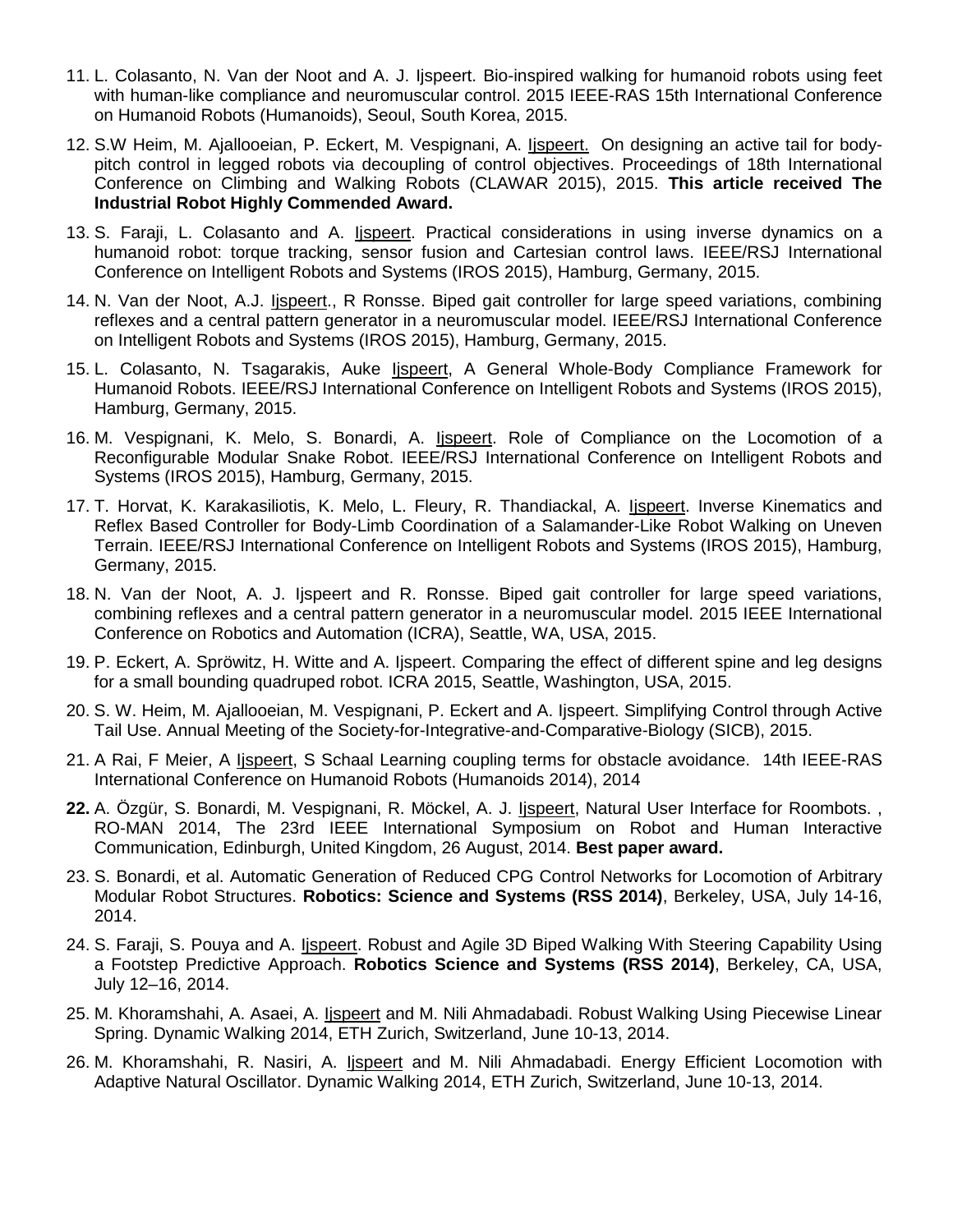- 27. S. Faraji, S. Pouya and A. Ijspeert. Robust 3D Walking Using Inverse Dynamics And Footstep Planning With Model Predictive Control. 9th Dynamic Walking Conference (DWC 2014), ETH Zurich, Switzerland, June 10-13, 2014.
- 28. S. Faraji, S. Pouya, C. Atkeson and A. *Ijspeert*. Versatile and Robust 3D Walking with a Simulated Humanoid Robot (Atlas): a Model Predictive Control Approach. Robotics and Automation (ICRA), IEEE International Conference on, Hong Kong, 2014.
- 29. M. Khoramshahi, A. Parsa, A. Ijspeert and M. Nili Ahmadabadi. Natural Dynamics Modification for Energy Efficiency: A Data-driven Parallel Compliance Design Method. 2014 IEEE International Conference on Robotics and Automation, Hong Kong, China, May 31 - June 7, 2014.
- 30. M. Khoramshahi, A. Parsa, A. Ijspeert and M. Nili Ahmadabadi. Natural Dynamics Modification for Energy Efficiency: A Data-driven Parallel Compliance Design Method. 2014 IEEE International Conference on Robotics and Automation, Hong Kong, China, May 31 - June 7, 2014.
- 31. J. Van Den Kieboom, S. Pouya and A. J. *Ispeert*. Meta Morphic Particle Swarm Optimization Simultaneous Optimization of Solution Classes and Their Continuous Parameters. [6th International Workshop on Nature Inspired Cooperative Strategies for Optimization (NICSO 2013)], Studies in Computational Intelligence, 2014.
- 32. N. Thatte, M. Khoramshahi, A. Ijspeert and M. Sitti. Angular Motion Control Using a Closed-Loop CPG for a Water-Running Robot. Dynamic Walking 2013, Pittsburgh, Pennsylvania, USA, June 10-13, 2013.
- 33. M. Vespignani, E. Senft, S. Bonardi, R. Moeckel and A. J. lispeert. An experimental study on the role of compliant elements on the locomotion of the self-reconfigurable modular robots Roombots. IEEE/RSJ International Conference on Intelligent Robots and Systems (IROS 2013). 2013.
- 34. M. Ajallooeian, S. Gay, A. Tuleu, A. Sproewitz and A. J. Ijspeert. Modular Control of Limit Cycle Locomotion over Unperceived Rough Terrain. IEEE/RSJ International Conference on Intelligent Robots and Systems (IROS 2013). 2013.
- 35. R. Moeckel, Y. N. Perov, T. N. Anh, M. Vespignani and S. Bonardi et al. Gait Optimization for Roombots Modular Robots - Matching Simulation and Reality. IEEE/RSJ International Conference on Intelligent Robots and Systems (IROS 2013). 2013.
- 36. S. Bonardi, M. Vespignani, R. Moeckel and A. J. lispeert. Collaborative Manipulation and Transport of Passive Pieces using the Self-Reconfigurable Modular Robots Roombots. IEEE/RSJ International Conference on Intelligent Robots and Systems (IROS 2013). 2013.
- 37. S. Gay, J. Santos-Victor and A. Ijspeert. Learning Robot Gait Stability using Neural Networks as Sensory Feedback Function for Central Pattern Generators. IEEE/RSJ International Conference on Intelligent Robots and Systems (IROS 2013). 2013.
- 38. A. Gams, B. Nemec, L. Zlajpah, M. Wachter and A. Ijspeert et al. Modulation of motor primitives using force feedback: Interaction with the environment and bimanual tasks. 2013 IEEE/RSJ International Conference on Intelligent Robots and Systems (IROS 2013), Tokyo, Japan, 2013.
- 39. J. van den Kieboom and A. J. Ijspeert. Exploiting Natural Dynamics in Biped Locomotion using Variable Impedance Control. IEEE Conference on Humanoids Robots, Atlanta USA, October 15-17, 2013.
- 40. S. Gay, J. van den Kieboom, J. Santos-Victor and A. lispeert. Model-Based and Model-Free Approaches for Postural Control of a Compliant Humanoid Robot using Optical Flow. IEEE Conference on Humanoids Robots, Atlanta, USA, 2013.
- 41. Y. Morel, A. J. Ijspeert and A. Leonessa. Indirect, Non-adaptive Control of a Class of Nonlinear Uncertain Systems with Applications to Motion Control of Swimming Robots. [5th Annual Dynamic Systems and Control Division Conference / 11th JSME Motion and Vibration Conference, 2013.
- 42. A. Gams, J. van den Kieboom, F. Dzeladini and A. Ijspeert. Stable real-time full body motion imitation on the COMAN humanoid robot.. 22nd International Workshop on Robotics in Alpe-Adria-Danube Region, RAAD 2013, Portorož, Slovenia, 2013.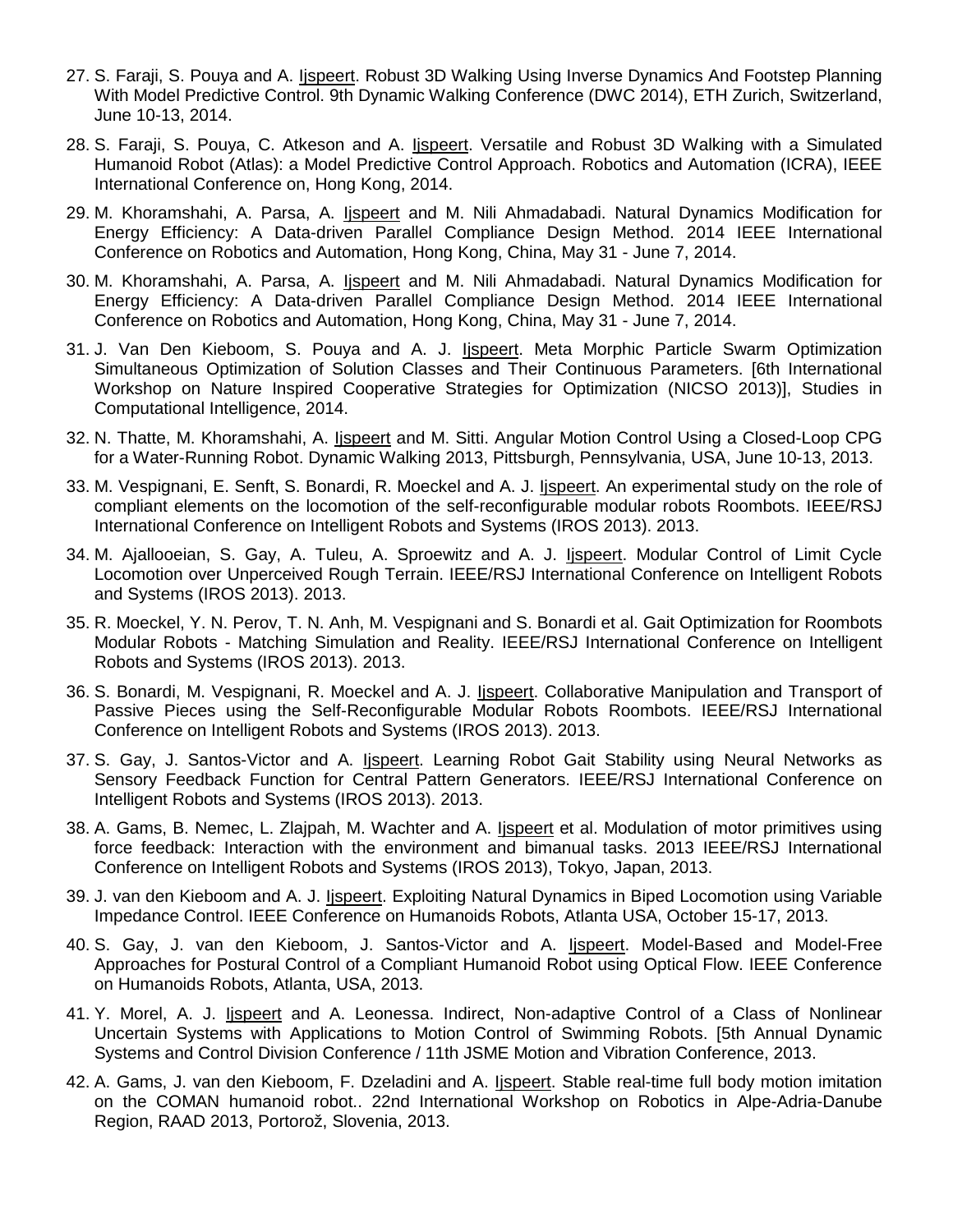- 43. R. Vuga, M. Ogrinc, A. Gams, T. Petric and N. Sugimoto et al. Motion capture and reinforcement learning of dynamically stable humanoid movement primitives. 2013 IEEE International Conference on Robotics and Automation (ICRA), Karlsruhe, Germany, 2013.
- 44. J. Knuesel, K. Karakasiliotis, A. Crespi, D. Ryczko and J.-M. Cabelguen et al. Gait transitions between swimming and walking in salamander: lessons from numerical modeling and robotics. Annual Meeting of the Society for Integrative and Comparative Biology (SICB), 2013.
- 45. A. Sprowitz, E. Badri, M. Khoramshahi, A. Tuleu and A. Ijspeert. Use Your Spine! Effect of Active Spine Movements on Horizontal Impulse and Cost of Transport in a Bounding, Quadruped Robot. Dynamic Walking, Pittsburgh, USA, 2013.
- 46. M. Khoramshahi, A. Sprowitz, A. Tuleu, M. N. Ahmadabadi and A. Ijspeert. Benefits of an Active Spine Supported Bounding Locomotion With a Small Compliant Quadruped Robot. 2013 IEEE International Conference on Robotics and Automation, Karlsruhe, Germany, 2013.
- 47. M. Ajallooeian, S. Pouya, A. Sproewitz and A. Ijspeert. Central Pattern Generators Augmented with Virtual Model Control for Quadruped Rough Terrain Locomotion. 2013 IEEE International Conference on Robotics and Automation (ICRA 2013), Karlsruhe, Germany, 2013.
- 48. S. Faraji, S. Pouya, R. Möckel and A. Ijspeert. Compliant and Adaptive Control of a Planar Monopod Hopper in Rough Terrain. IEEE International Conference on Robotics and Automation (ICRA), Karlsruhe, 2013.
- 49. S. Pouya, M. Ajallooeian and A. Ijspeert. A Closed-Loop Optimal Control Approach for Online Control of A Planar Monopod Hopper. 15th International Conference on Climbing and walking Robots (CLAWAR), Maryland, USA, 2012.
- 50. K. Karakasiliotis, K. D'Aout, P. Aerts and A. J. lispeert. Locomotion studies and modeling of the longtailed lizard Takydromus sexlineatus. 4th IEEE RAS and EMBS International Conference on Biomedical Robotics and Biomechatronics (BioRob 2012), 2012.
- 51. Y. Morel, M. Porez and A. J. Ijspeert. Estimation of Relative Position and Coordination of Mobile Underwater Robotic Platforms through Electric Sensing. IEEE International Conference on Robotics and Automation (ICRA), 2012.
- 52. S. Gay, A. Ijspeert and J. S. Victor. Predictive Gaze Stabilization During Periodic Locomotion Based On Adaptive Frequency Oscillators. IEEE International Conference on Robotics and Automation (ICRA), Saint Paul, Minnesota, USA, 2012.
- 53. A. Spröwitz, A. Tuleu, M. Vespignani, M. Ajallooeian and E. Badri. Robot Trotting with Segmented Legs in Simulation and Hardware.. Dynamic Walking 2012, Pensacola Beach, Florida. USA, 2012.
- 54. S. Bonardi, J. Blatter, J. Fink, R. Möckel and P. Jermann et al. Design and Evaluation of a Graphical iPad Application for Arranging Adaptive Furniture. 21st IEEE International Symposium on Robot and Human Interactive Communication, Paris, France, 2012.
- 55. S. Bonardi, R. Möckel, A. Spröwitz, M. Vespignani and A. Ijspeert. Locomotion through Reconfiguration based on Motor Primitives for Roombots Self-Reconfigurable Modular Robots. 7th German Conference on Robotics - Robotik 2012, Munich, Germany, 2012.
- 56. S. Gay, A. Ijspeert and J. Santos-Victor. Robot Head Stabilization During Periodic Locomotion Using Adaptive Dynamical Systems. The 5th International Symposium on Adaptive Motion of Animals and Machines (AMAM2011), AwajiCity, Hyogo, Japan, 2011.
- 57. K. Larpin, S. Pouya, J. van den Kieboom and A. Ijspeert. Co-evolution of Morphology and Control of Virtual Legged Robots for the Steering Task. IEEE International conference on Robotics and Biomimetics (IEEE ROBIO), Phuket, Thailand, 2011.
- 58. A. Spröwitz, L. Kuechler, A. Tuleu, M. Ajallooeian and M. D'Haene et al. Oncilla robot: a light-weight bioinspired quadruped robot for fast locomotion in rough terrain. 5th International Symposium on Adaptive Motion of Animals and Machines, Awaji, Japan, 2011.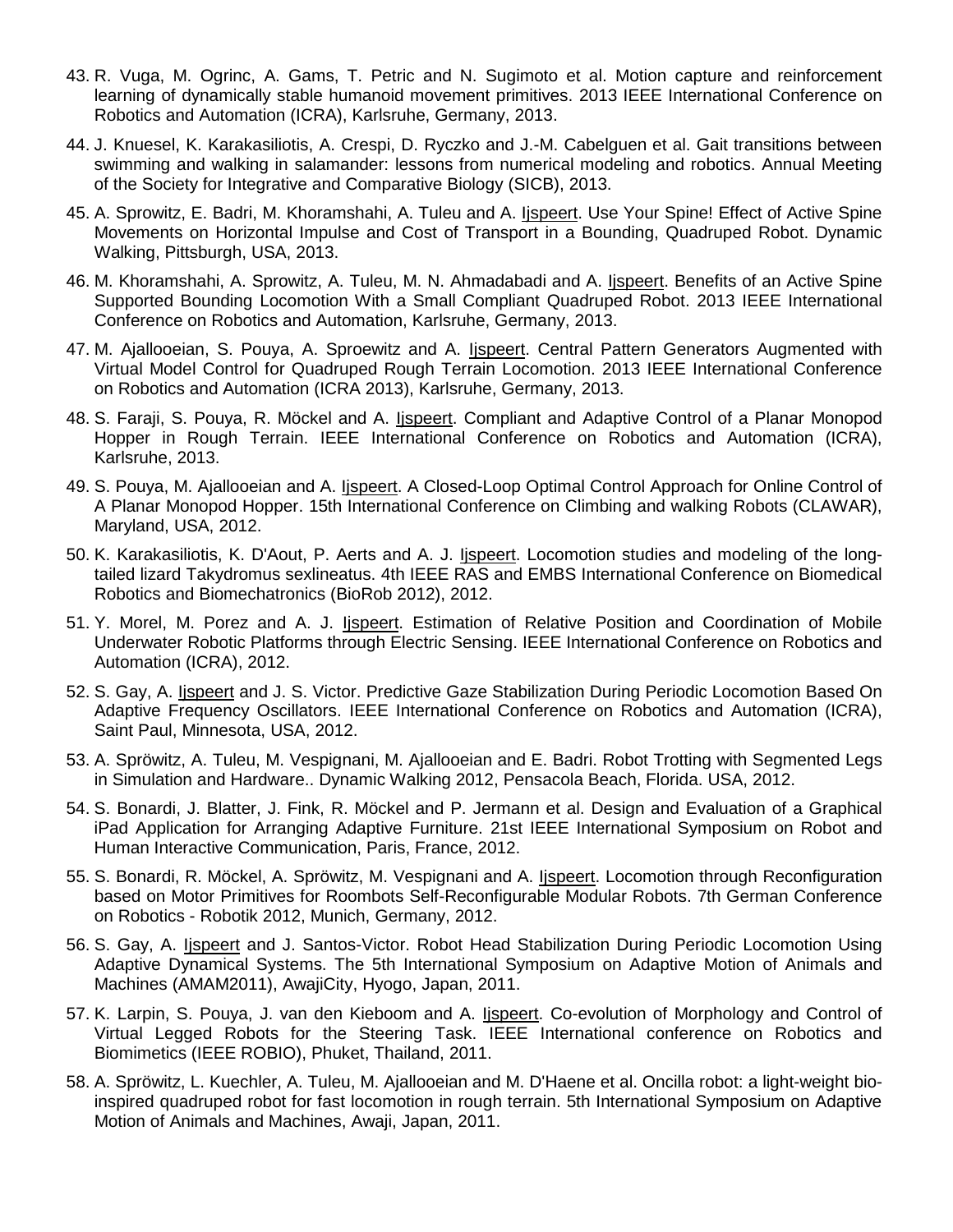- 59. S. Pouya, E. Aydin, R. Moeckel and A. J. *Ijspeert*. Locomotion Gait Optimization For Modular Robots; Coevolving Morphology and Control. 2nd European Future Technologies Conference and Exhibition (FET), Budapest, HUNGARY, Procedia Computer Science, 2011.
- 60. M. Porez, V. Lebastard, A. J. Ijspeert and F. Boyer. Multi-physics model of an electric fish-like robot: numerical aspects and application to obstacle avoidance. IEEE/RSJ International Conference on Intelligent Robots and Systems, San Francisco, CA, IEEE International Conference on Intelligent Robots and Systems, 2011.
- 61. R. Ronsse, B. Koopman, N. Vitiello, T. Lenzi and D. Rossi et al. Oscillator-based Walking Assistance: a Model-free Approach. IEEE International Conference on Rehabilitation Robotics (ICORR)/International Neurorehabilitation Symposium (INRS)/International Conference on Virtual Rehabilitation (ICVR), Zurich, SWITZERLAND, International Conference on Rehabilitation Robotics ICORR, 2011.
- 62. M. D. Rinderknecht, F. A. Delaloye, A. Crespi, R. Ronsse and A. J. Ijspeert. Assistance using adaptive oscillators: Robustness to errors in the identification of the limb parameters. IEEE International Conference on Rehabilitation Robotics (ICORR),2011.
- 63. Y. Morel, M. Porez, A. Leonessa and A. J. Ijspeert. Nonlinear Motion Control of CPG-based Movement with Applications to a Class of Swimming Robots. 50th IEEE Conference of Decision and Control (CDC)/European Control Conference (ECC), Orlando, FL, 2011.
- 64. S. Pouya, R. Möckel, F. Peuker, A. Seyfarth and A. Ijspeert. Stability Augmentation of SLIP-like Legged Locomotion Exploiting Hip Actuation. Climbing and walking robots (CLAWAR), Paris, France, 2011.
- 65. J. Knuesel and A. J. Ijspeert. Effects of muscle dynamics and proprioceptive feedback on the kinematics and CPG activity of salamander stepping. Twentieth Annual Computational Neuroscience Meeting, Stockholm, Sweden, 2011.
- 66. A. Bicanski, D. Ryczko, J.-M. Cabelguen and A. J. Ijspeert. Modeling axial spinal segments of the salamander central pattern generator for locomotion. Twentieth Annual Computational Neuroscience Meeting, Stockholm, Sweden, 2011.
- 67. S. Gay, S. Dégallier, U. Pattacini, A.J. Ijspeert and J. Santos Victor. Integration of vision and central pattern generator based locomotion for path planning of a nonholonomic crawling humanoid robot. Proceedings of the IEEE/RSJ International Conference on Intelligent Robots and Systems (IROS 2010), Taipeh, Taiwan, October 18-22, 2010.
- 68. A. Spröwitz, P. Laprade, S. Bonardi, M. Mayer, R. Möckel, P.-A. Mudry and A.J. Ijspeert. Roombots-Towards Decentralized Reconfiguration with Self-Reconfiguring Modular Robotic Metamodules. Proceedings of the IEEE/RSJ International Conference on Intelligent Robots and Systems (IROS 2010), Taipeh, Taiwan, October 18-22, 2010.
- 69. S. Pouya, J. van den Kieboom, A. Spröwitz and A.J. *Ijspeert*. Automatic Gait Generation in Modular Robots: to Oscillate or to Rotate? that is the question. Proceedings of the IEEE/RSJ International Conference on Intelligent Robots and Systems (IROS 2010), Taipeh, Taiwan, October, 2010.
- 70. D. J. Christensen, A. Spröwitz and A.J. Ijspeert. Distributed Online Learning of Central Pattern Generators in Modular Robots. Simulation of Adaptive Behaviour (SAB'10), Paris, France, 24-28 August 2010
- 71. Karakasiliotis K. and Ijspeert A.J.. Analysis of the terrestrial locomotion of a salamander robot. In 2009 IEEE/RSJ International Conference on Intelligent Robots and Systems (IROS2009).
- 72. Asadpour M., Ashtiani M., Sproewitz A., and Ijspeert A.J.. Graph signature for self-reconfiguration planning of modules with symmetry. In 2009 IEEE/RSJ International Conference on Intelligent Robots and Systems (IROS2009).
- 73. Sproewitz A., Billard A., Dillenbourg P., and Ijspeert A.J.. Roombots-Mechanical design of Self-Reconfiguring modular robots for adaptive furniture. In 2009 IEEE International Conference on Robotics and Automation (ICRA2009), pages 4259-4264, Kobe, Japan, 2009.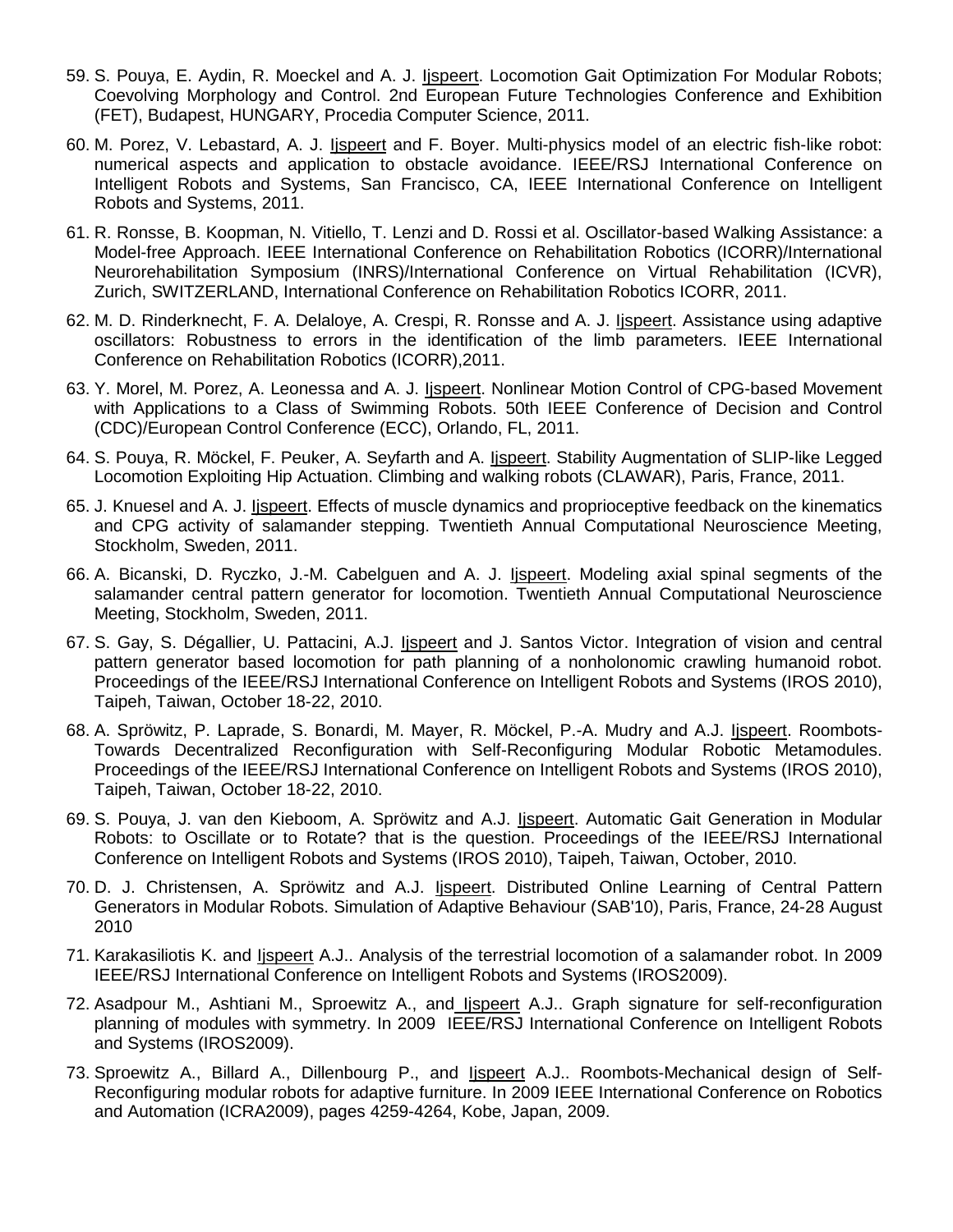- 74. Degallier S., Righetti L., Natale L., Nori F., Metta G. and Ijspeert A.J., A modular bio-inspired architecture for movement generation for the infant-like robot iCub , in Proceedings of the second IEEE RAS / EMBS International Conference on Biomedical Robotics and Biomechatronics (BioRob2008), 2008.
- 75. Gams A., Righetti L., Ijspeert A.J., Lenarcic J., A Dynamical System for Online Learning of Periodic Movements of Unknown Waveform and Frequency, in Proceedings of the second IEEE RAS / EMBS International Conference on Biomedical Robotics and Biomechatronics (BioRob2008), 2008.
- 76. Rutishauser S., Sproewitz A., Righetti L., and Ijspeert A.J.. Passive compliant quadruped robot using central pattern generators for locomotion control. In 2008 IEEE International Conference on Biomedical Robotics and Biomechatronics (Biorob2008), October 2008.
- 77. Asadpour M. , Sproewitz A. , Billard A. , Dillenbourg P., and Ijspeert A.J.. Graph signature for selfreconfiguration planning. In 2008 IEEE/RSJ International Conference on Intelligent Robots and Systems (IROS2008), pages 863-869, September 2008.
- 78. Matthey, L. Righetti, L. Ijspeert, A. Experimental study of limit cycle and chaotic controllers for the locomotion of centipede robots. In 2008 IEEE/RSJ International Conference on Intelligent Robots and Systems (IROS2008), pages 1860-1865, September 2008.
- 79. Nandi G.C., Ijspeert A., Nandi A., Biologically inspired CPG based above knee active prosthesis. In 2008 IEEE/RSJ International Conference on Intelligent Robots and Systems (IROS2008), pages 2368- 2373, September 2008.
- 80. Sproewitz A., Asadpour M., Bourquin, Y. and Ijspeert, A.J.. An active connection mechanism for modular self-reconfigurable robotic systems based on physical latching. In Proceedings of the 2008 IEEE International Conference on Robotics and Automation (ICRA 2008), 2008.
- 81. Righetti L. and Ijspeert A.J.. Pattern generators with sensory feedback for the control of quadruped locomotion. In Proceedings of the 2008 IEEE International Conference on Robotics and Automation (ICRA 2008), pages 819-824, 2008.
- **82.** Hauser H., Neumann G., Ijspeert A.J., Maass W. Biologically Inspired Kinematic Synergies Provide a New Paradigm for Balance Control of Humanoid Robots, Proceedings of the 2007 IEEE-RAS International conference on Humanoid Robots (Humanoids 2007), 2007. **This article received the Humanoids 2007 Best Paper award.**
- 83. Dégallier S., Righetti L., Ijspeert A.J.. Hand placement during quadruped locomotion in a humanoid robot: A dynamical system approach. Proceedings of the 2007 IEEE/RSJ International Conference on Intelligent Robots and Systems (IROS 2007), 2007.
- 84. Moeckel R., Sproewitz A., Maye J., Ijspeert A.J.. An Easy to Use Bluetooth Scatternet Protocol for fast Data Exchange in Wireless Sensor Networks and Autonomous Robots. Proceedings of the 2007 IEEE/RSJ International Conference on Intelligent Robots and Systems (IROS 2007), 2007.
- 85. Tsagarakis N., Righetti L., Ijspeert A.J., Caldwell D.G.. Lower Body Realization of the Baby Humanoid iCub. Proceedings of the 2007 IEEE/RSJ International Conference on Intelligent Robots and Systems (IROS 2007), 2007.
- 86. Crespi A. and Ijspeert A.J.. Online trajectory generation in an amphibious snake robot using a lampreylike central pattern generator model. Proceedings of the IEEE International Conference on Robotics and Automation (ICRA2007), 2007.
- 87. Crespi A. and Ijspeert A.J.. AmphiBot II: An amphibious snake robot that crawls and swims using a central pattern generator. In Proceedings of the 9th International Conference on Climbing and Walking Robots (CLAWAR 2006), pages 19-27, 2006.
- 88. Degallier S., Santos C.P., Righetti L., and Ijspeert A.J.. Movement generation using dynamical systems: a humanoid robot performing a drumming task. In IEEE-RAS International Conference on Humanoid Robots (HUMANOIDS06), 2006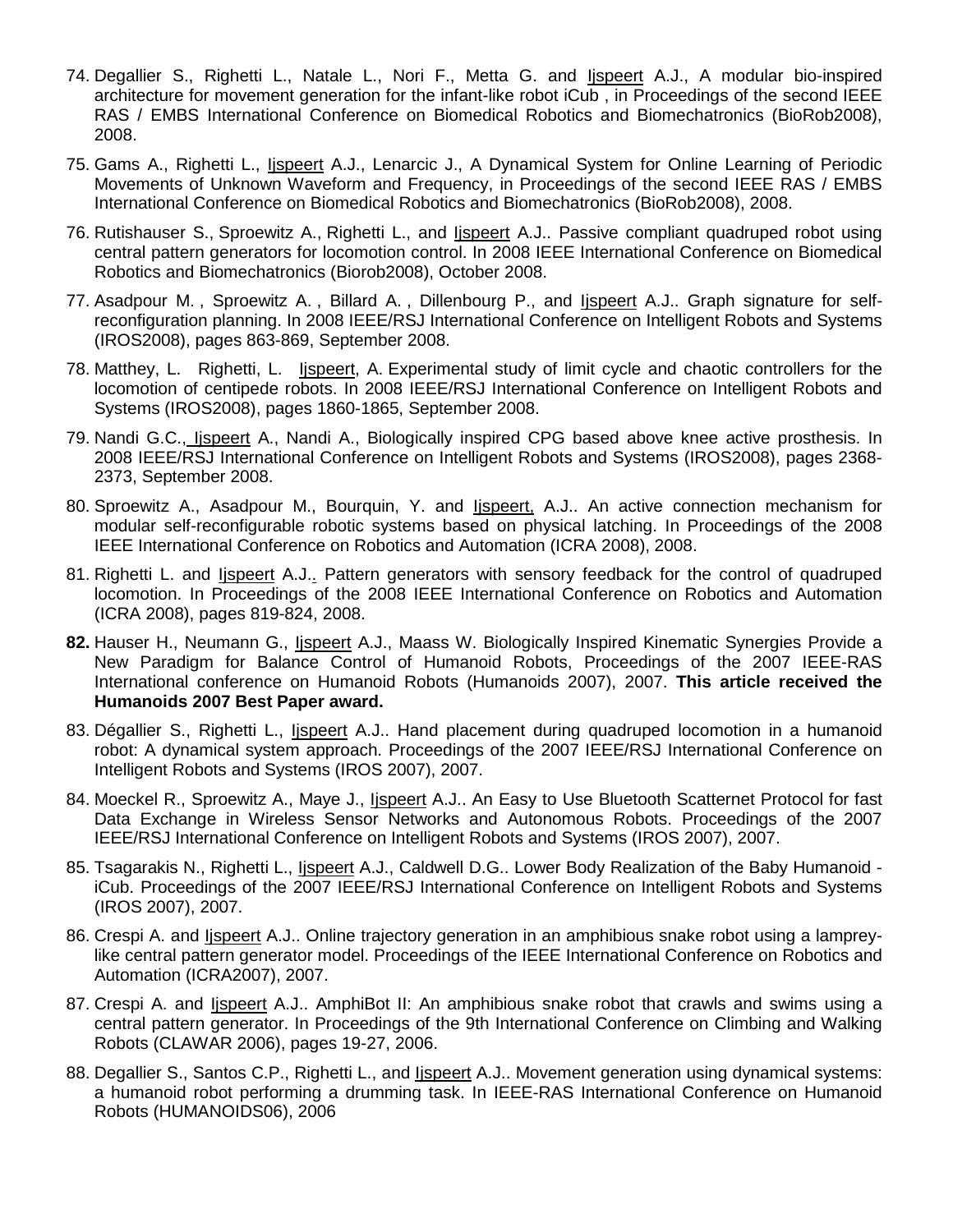- 89. Buchli J., Iida F., and Ijspeert A.J., Finding resonance: Adaptive frequency oscillators for dynamic legged locomotion. In Proceedings of the IEEE/RSJ International Conference on Intelligent Robots and Systems (IROS2006), 2006.
- 90. Brambilla G., Buchli J., and *Ispeert A.J.*, Adaptive four legged locomotion control based on nonlinear dynamical systems. In From Animals to Animats 9. Proceedings of the Ninth International Conference on the Simulation of Adaptive Behavior (SAB'06), 2006.
- **91.** Righetti L., and Ijspeert A.J., Programmable Central Pattern Generators: an application to biped locomotion control, Proceedings of the IEEE International Conference on Robotics and Automation (ICRA2006). **This article was selected as one of the three finalists for the "Best Student Paper Award" out of 1756 submitted, 680 accepted articles.**
- **92.** Lachat D., Crespi A., and Ijspeert A.J.: BoxyBot: a swimming and crawling fish robot controlled by a central pattern generator, First IEEE / RAS-EMBS International Conference on Biomedical Robotics and Biomechatronics (BioRob2006). **This article was selected for a plenary session (12% of the 303 submitted articles).**
- **93.** Moeckel R., Jaquier C., Drapel K., Dittrich E., Upegui A., Ijspeert A.J.: YaMoR and Bluemove an autonomous modular robot with Bluetooth interface for exploring adaptive locomotion, Proceedings of 8th International Conference on Climbing and Walking Robots (CLAWAR 2005), 2005, pp 685-692. **This article received The Industrial Robot Highly Commended Award.**
- 94. Righetti L., Buchli, J. and *Ispeert A.J.: From Dynamic Hebbian Learning for Oscillators to Adaptive* Central Pattern Generators, Proceedings of the Third International Symposium on Adaptive Motion in Animals and Machines (AMAM2005).
- 95. Marbach, D. and Ijspeert, A.J.: Online Optimization of Modular Robot Locomotion, Proceedings of the IEEE International Conference on Mechatronics and Automation (ICMA2005), 2005, pp 248-253,.
- 96. B. von Haller, A.J. Ijspeert, and D. Floreano. Co-evolution of structures and controllers for Neubot underwater modular robots. In Proceedings of the VIIIth European Conference on Artificial Life (ECAL 2005), Lecture Notes in Artificial Intelligence. Springer Verlag, 2005, pp 189-199.
- 97. J. Buchli, L. Righetti, and A.J. Ijspeert. A dynamical systems approach to learning: a frequency-adaptive hopper robot. In Proceedings of the VIIIth European Conference on Artificial Life (ECAL 2005), Lecture Notes in Artificial Intelligence. Springer Verlag, 2005, pp 210-220.
- 98. L. Sommacal, P. Melchior, J.M. Cabelguen, A. Oustaloup, and A.J. Ijspeert. Fractional model of a gastrocnemius muscle for tetanus pattern. In Proceedings, of the International Design Engineering Technical Conferences and Computers and Information in Engineering Conference (IDETC/CIE 2005), 2005.
- 99. Crespi A., Guignard A., Badertscher, A. and *Ispeert*, A.J., Swimming and crawling with an amphibious snake robot, Proceedings of the IEEE International Conference on Robotics and Automation (ICRA2005), 2005, pp 3035-3039.
- 100. A. Upegui, R. Moeckel, E. Dittrich, A. Ispeert, and Sanchez E. An FPGA dynamically reconfigurable framework for modular robotics. In U. Brinkschulte, editor, Workshop Proceedings of the 18th International Conference on Architecture of Computing Systems 2005 (ARCS'05). VDE Verlag, Berlin, 2005, pp. 83-89. 5
- 101. F. Menzer, J. Buchli, D.M. Howard, and A.J. Ispeert. Nonlinear modelling of double and triple period pitch breaks in vocal fold vibration. In Proceedings of the 6th Pan European Voice Conference (PEVOC 6), 2005.
- 102. Buchli J. and Ijspeert A.J., A simple, adaptive locomotion toy-system. From Animals to Animats 8. Proceedings of the Eighth International Conference on the Simulation of Adaptive Behavior (SAB'04), MIT Press, 2004, pp 153-162.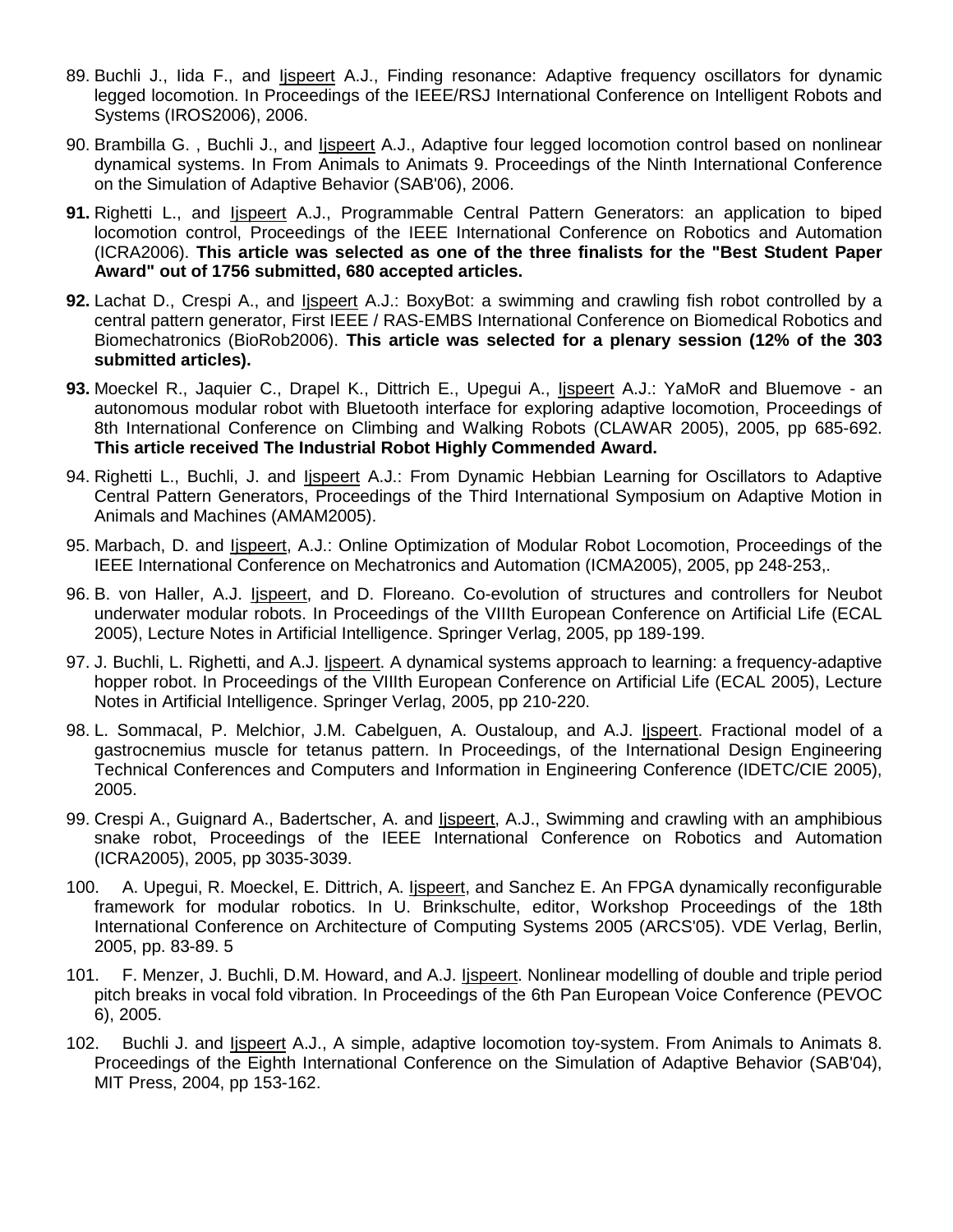- 103. Crespi A., Guignard A., Badertscher, A. and Ijspeert, A.J., An amphibious robot capable of snake and lamprey-like locomotion, Proceedings of the 35th International Symposium on Robotics (ISR2004), 2004.
- 104. Marbach, D. and *Ijspeert*, A.J.: Co-evolution of Configuration and Control for Homogenous Modular Robots, Proceedings of the Eighth Conference on Intelligent Autonomous Systems (IAS8), 2004, pp 712-719.
- 105. Buchli, J. and Ijspeert, A.J.: Distributed central pattern generator model for robotics application based on phase sensitivity analysis. In Biologically Inspired Approaches to Advanced Information Technology: First International Workshop, BioADIT 2004, *Iispeert*, A.J., Masayuki, M., and Wakamiya N. (Eds), Lecture Notes in Computer Science, volume 3141, pp 333-349. Springer Verlag Berlin Heidelberg, 2004
- 106. Schaal S., Peters, J., Nakanishi J., *Ispeert A.J.: Learning Movement Primitives*, Proceedings of the International Symposium on Robotics Research (ISRR2003).
- 107. Ijspeert A.J., Nakanishi J., Schaal S.: Learning attractor landscapes for learning motor primitives, Advances in Neural Information Processing Systems 15 (NIPS2002), Becker S. Thrun S. Obermayer, K. (Eds) 2003, pp 1547-1554.
- 108. Ijspeert A.J., Nakanishi J., Schaal S.: Learning Rhythmic Movements by Demonstration using Nonlinear Oscillators, Proceedings of the IEEE/RSJ Int. Conference on Intelligent Robots and Systems (IROS2002), 2002, pp 958-963.
- 109. Ijspeert A.J., Nakanishi J., Schaal S.: Movement imitation with nonlinear dynamical systems in humanoid robots, Proceedings of the IEEE International Conference on Robotics and Automation (ICRA2002), 2002, pp 1398-1403. **This article received the ICRA2002 Overall Best Paper award out of 1172 submitted, 689 accepted papers.**
- 110. Or H., Hallam J., Willshaw D., Ijspeert, A.J.: Evolution of efficient swimming controllers for a simulated lamprey, From Animals to Animats, Proceedings of the 7th International Conference on the Simulation of Adaptive Behavior (SAB2002), 2002.
- 111. Schaal S., Vijayakumar S., D'Souza S., Ijspeert A.J.. Nakanishi J.: Real-time statistical learning for robotics and human augmentation. International Symposium of Robotics Research (ISRR01). Lorne, Victoria, Australia. Nov 2001. Springer, pp 117-124.
- 112. Ijspeert A.J., Nakanishi, J. Schaal, S.: Trajectory formation for imitation with nonlinear dynamical systems, Proceedings of the IEEE/RSJ International Conference on Intelligent Robots and Systems (IROS 2001), 2001, pp 752-757.
- 113. Ijspeert A.J., Nakanishi, J. Schaal, S.: Nonlinear Dynamical Systems for Imitation with Humanoid Robots, Proceedings of the IEEE International Conference on Humanoid Robots, 2001, pp 219-226.
- 114. Ijspeert A.J. and Arbib M.: Visual tracking in simulated salamander locomotion, From Animals to Animats, Proceedings of the 6th International Conference on the Simulation of Adaptive Behavior (SAB2000), J.A. Meyer, A. Berthoz, D. Floreano, H. Roitblat, S.W. Wilson (Eds), MIT Press, 2000. pp 88-97.
- 115. Ijspeert A.J.: A neuromechanical investigation of salamander locomotion, Proceedings of the International Symposium on Adaptive Motion of Animals and Machines (AMAM2000), Montreal, August 8-12, 2000.
- 116. Ijspeert A.J.: A 3-D biomechanical model of the salamander, Proceedings of the International Conference on Virtual Worlds (VW2000), J.-C. Heudin (Ed.), Springer Verlag, 2000, pp 225-234.
- 117. Billard A., Ijspeert, A.J.: Biologically inspired neural controllers for motor control in a quadruped robot, Proceedings of the IEEE-INNS-ENNS International Joint Conference on Neural Networks (IjCNN2000), IEEE Computer Society, 2000, pp VI 637-641.